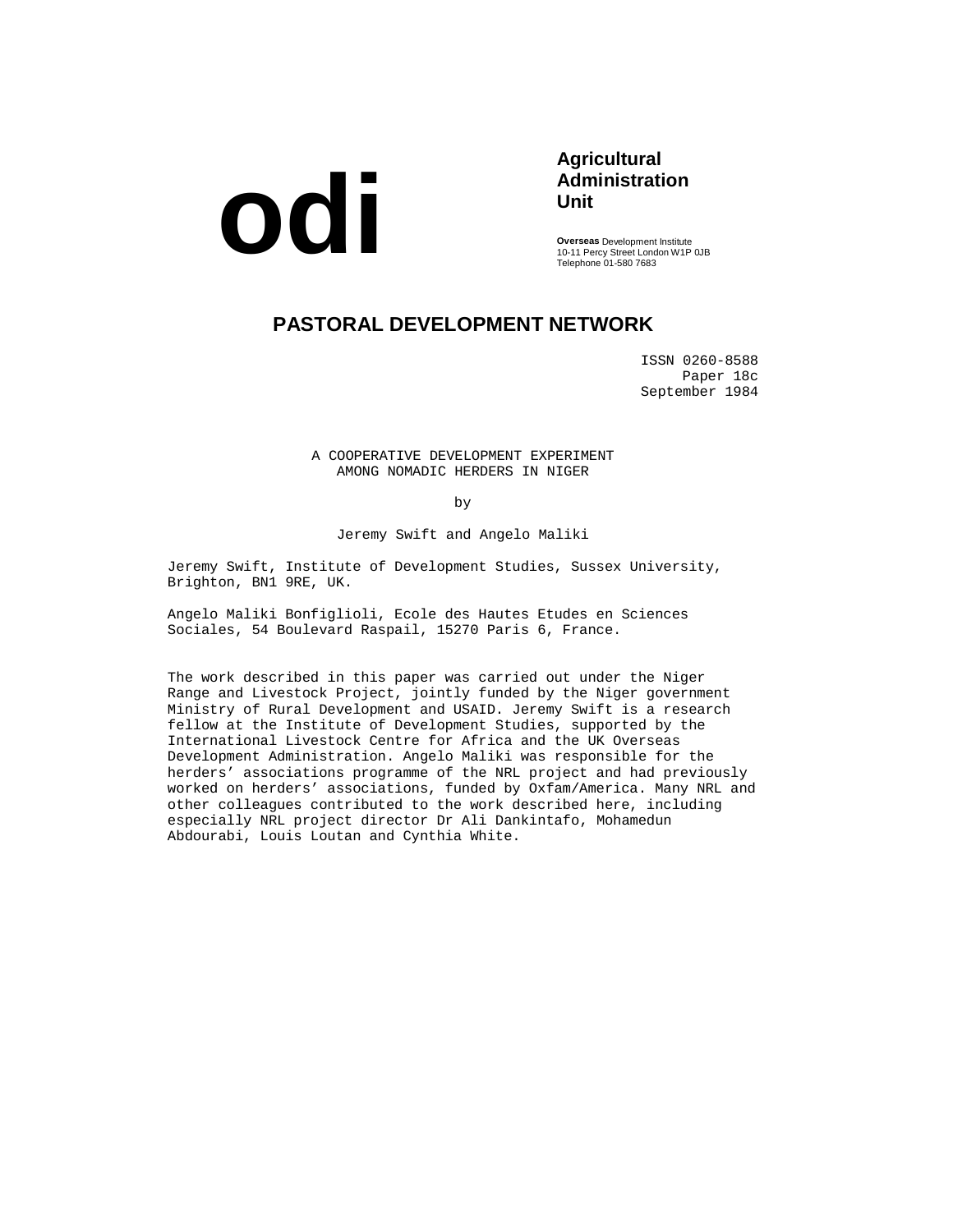- 1. Development among nomadic herders in dry West Africa has been an unsuccessful undertaking. Many governments and bilateral and multilateral agencies have failed to improve things, or have made them worse. There is now a feeling among some donors and governments that the problems are too great and returns too low, and that scarce development resources should be redirected to projects offering a better chance of success and of higher rates of return.
- 2. There are several related reasons for these failures, which should be analysed for the lessons they contain. We are concerned here with two main causes of failure of Sahelian livestock projects: first, the way pastoral development problems are defined, and what gets defined as a problem; second, the lack of an appropriate institutional framework for pastoral development.

Definition of problems

3. Problems have been defined mainly in technical terms, with a focus on animals and the grazing environment, rather than on herders. Major themes in recent projects include animal disease, grazing management, inputs such as dry season feed supplements, improved salt licks, or genetic improvement. Livestock problems have largely been defined by Western, or local but Western—trained technicians in livestock ministries, and the considerable body of knowledge accumulated by anthropologists and geographers on the functioning of West African pastoral societies has yet to find a substantial place in problem definition and project design. This is at least partly the fault of many social scientists whose interests and professional reward systems are not yet geared, in the livestock field, to a realistic appraisal of government policy options, or to project design. This failure of social scientists to make a major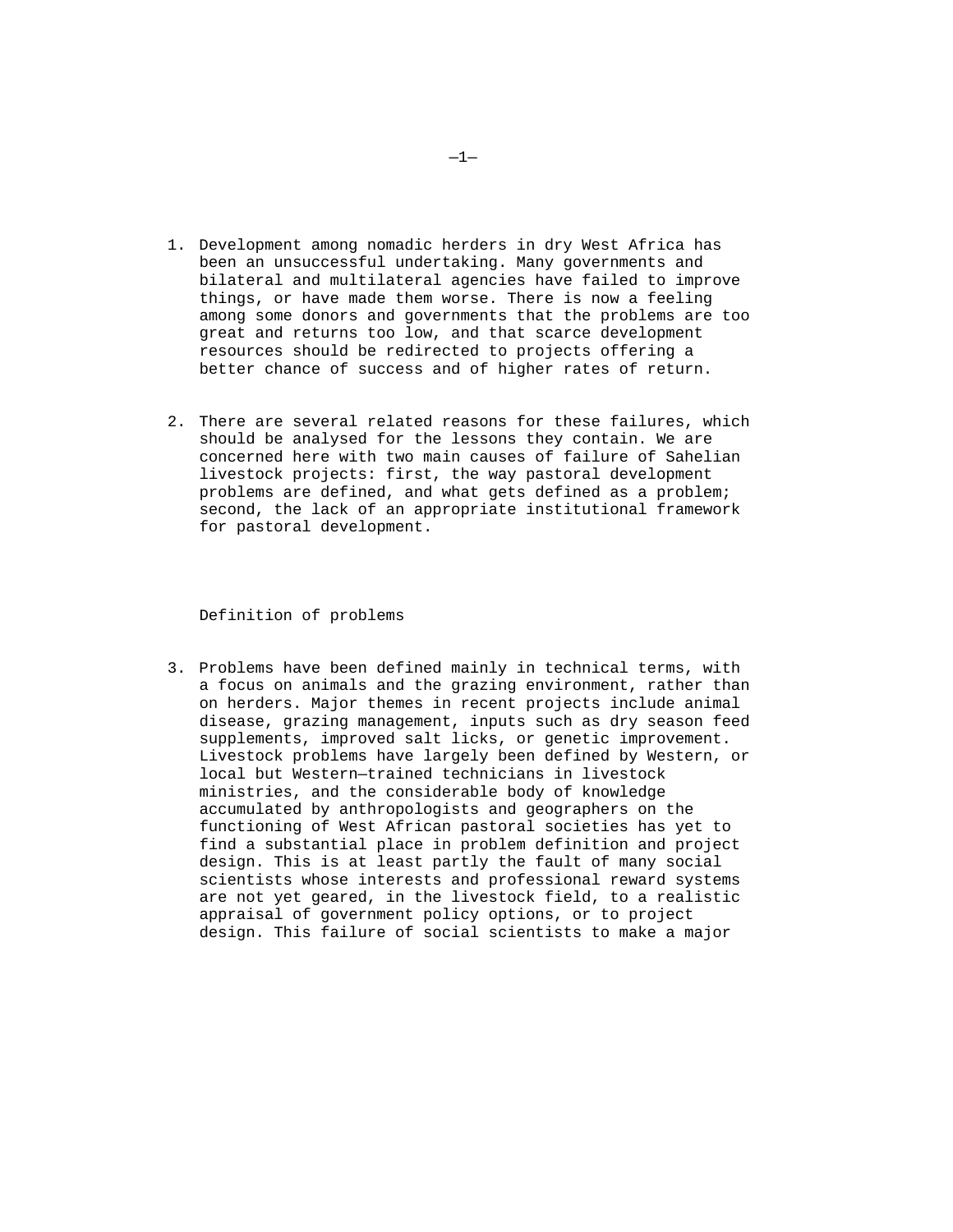contribution to policy formulation and project identification

in the livestock sector has led to sectoral policies and projects overly concerned with carrying capacity, or the possibility of pasture reserves, and with unfeasible (often technically incorrect) interventions. We have to recognise also that range and animal science Is still very inexact: not only are the promised results often unachievable, but they would often be counter—productive if achieved. This approach has systematically ignored the herdsmen's own considerable technical knowledge, their understanding of what is possible In their environment, and their own clearly articulated and consistent production objectives.

- 4. As a result of recent experience, many Sahelian herders are now very sceptical of development proposals: for them development has too often meant land expropriated for state or private ranches, the channeling of additional resources to those people within the community who are already rich and powerful, and silly technical interventions. Herders resist these things in the only way open to them, through non—cooperation.
- 5. The concentration on technical solutions has meant that major trends and constraints in the pastoral economy are often not defined as problems at all. The rapidly developing economic and political stratification, both between towns and the marginal pastoral areas, and within pastoral areas themselves, is rarely identified as a problem. Throughout the Sahel there is increasing concentration of ownership e access to animal capital, to water supplies and thus to rangeland, but these trends are rarely reported in project documents. Since the 1973 drought, there has been an increasing process of proletarianisatlon in the countryside, which has particularly affected herders, who are in many places being transformed from independent rural producers, Into cowboys herding other peoples' animals on land they no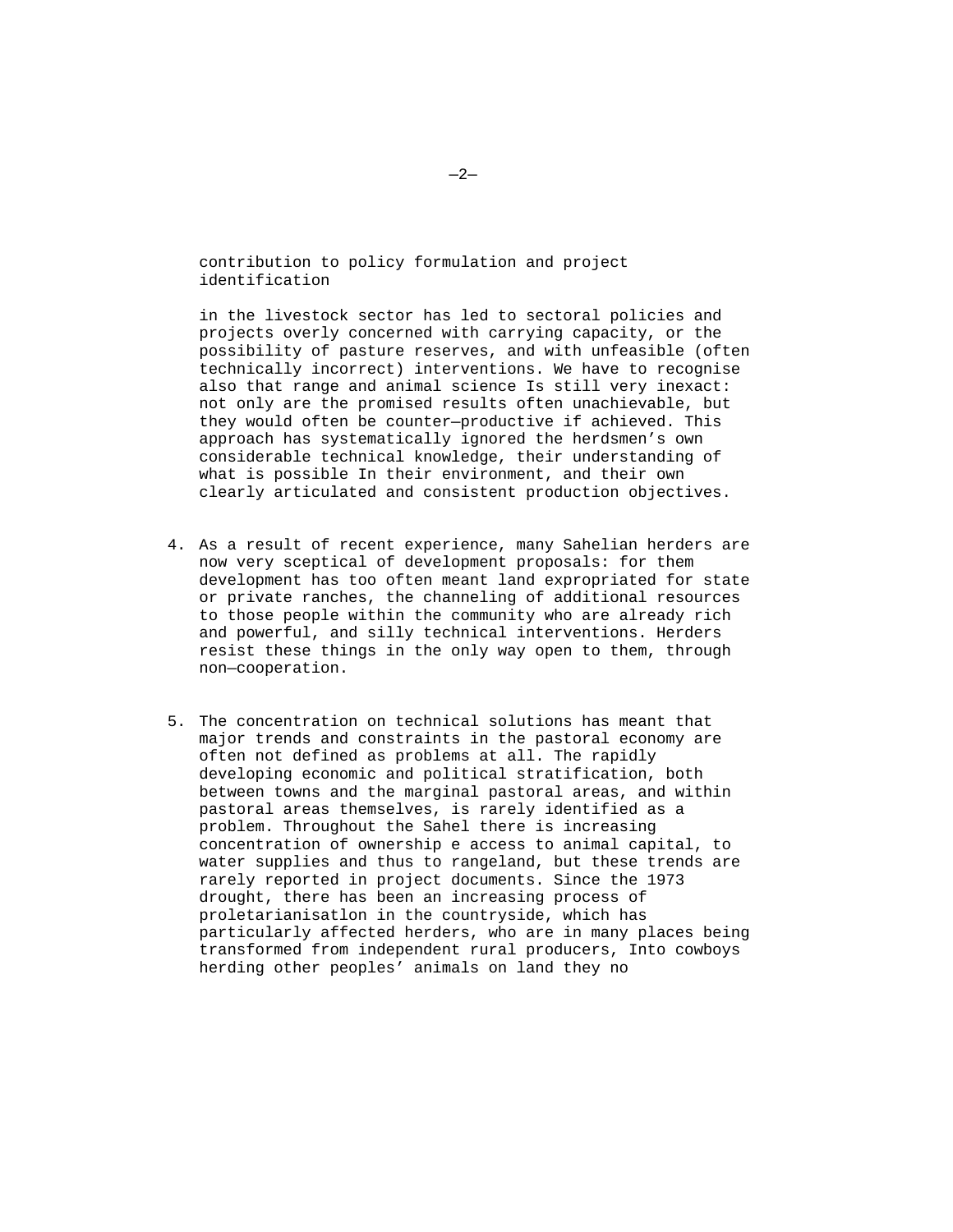longer control.

6. However, the lack of consultation with herders about problem definition does not mean that herders have not been asked their opinion. Since the 1973 drought there are relatively few herding groups in the Sahel whose leaders and some members have not at some stage been asked by government officials, by outside consultants or by visiting anthropologists, about their priorities. In the herders' opinion these forms of consultation have had few concrete results; the outsiders simply go ahead with their own technical ideas, whatever the herders may answer to the questions put to them. As a result, current Sahelian development projects in the pastoral sector, and even the agencies themselves, lack credibility among herders, and new initiatives are now treated wi<sub>1</sub>th suspicion.

Lack of development institutions

- 7. The second main cause of failure of recent projects is the lack of appropriate development institutions. Inadequate definition of pastoral problems has been compounded by a lack of structures and institutions to make development possible, even if problems were correctly diagnosed.
- 8. Without an appropriate institutional framework, there are no channels for government on the one hand, and herders as a group on the other, to communicate with each other about development. There can thus he no dialogue, and no participation of herders in formulation of policies and projects. There is no effective demand for improved services, since herders deal as individuals with the powerful bureaucratic machinery of the state, which has more incentive to respond to its own internal logic and the demands transmitted from higher up. Occasional attempts at training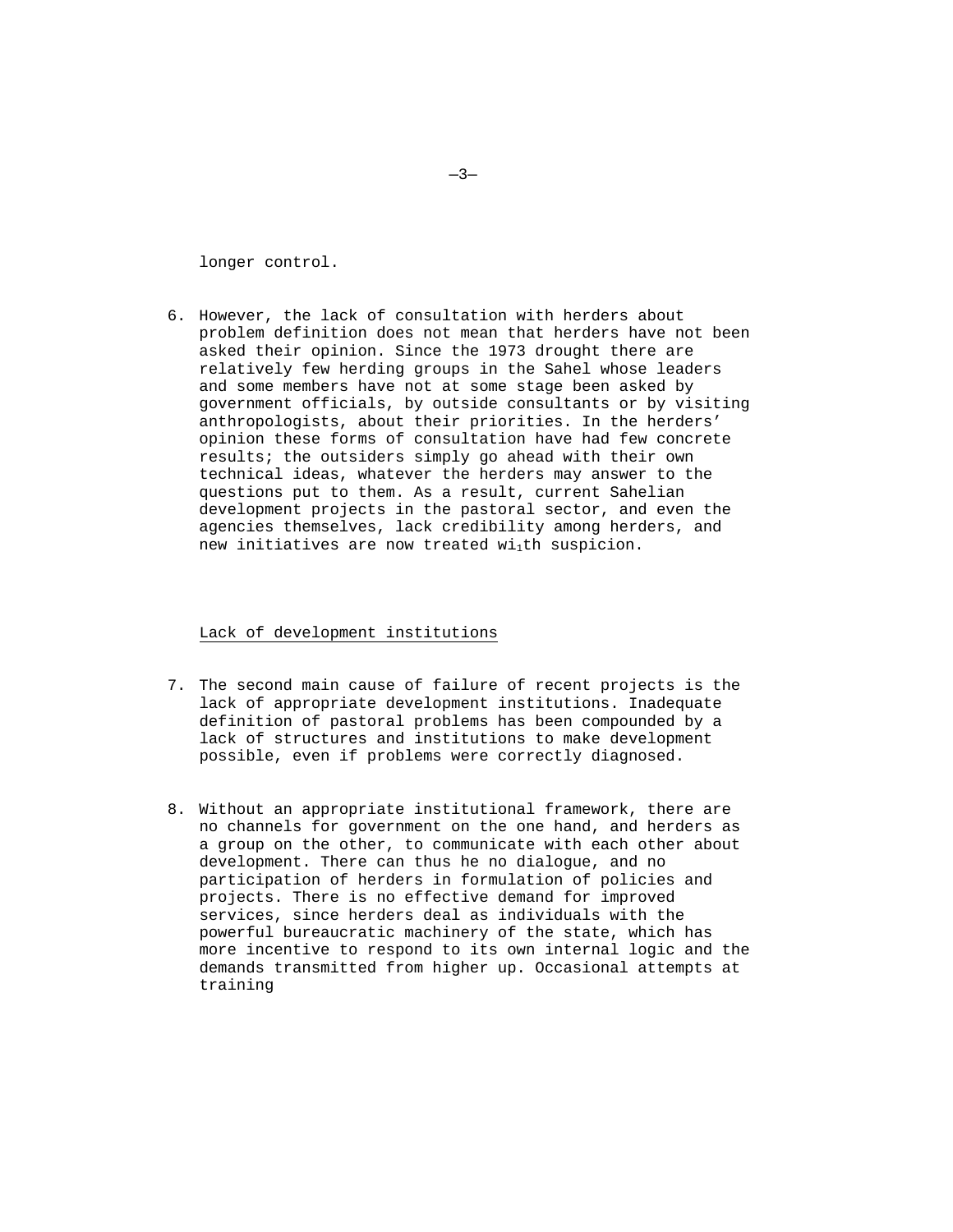primary health care workers for people or for animals have

largely failed because such people are isolated within their community, and are rapidly seen as a low cost extension of the government bureaucracy. Without an institutional framework, natural resource management is Impossible. Programmes involving economic cooperation between pastoral households, such as group credit, are difficult, and important economies of scale, for example in group cereal purchases for dry season use, are impossible.

9. Existing institutional frameworks of the pastoral zone are -inadequate for development tasks in most cases in the Sahe There is no equivalent of the village structure, with its own traditional decision—making, dispute—settling and resource—managing institutions, which has been identified as a potential development framework In many African countries. The lineage and status group structure of most Sahelian pastoral societies is in most cases neither appropriate nor effective for this purpose. There are substantial differences between and within ethnic groups in the way these structures operate, ranging from some very hierarchical Twareg to very egalitarian WoDaaBe. Traditional social and political units are of widely varying sizes; traditional chiefs have varying powers; there is little economic and social homogeneity; and in most cases different levels in the hierarchy do not share a common development interest. In most cases the traditional social and political structure was severely shaken at colonial conquest and during the period of colonial administration, and since independence Sahelian governments have denied it any legitimacy, especially for resource management. Administrative powers devolved by the state to traditional chiefs have varied widely and have changed often. Sahelian governments have occasionally tried to reinstate some of what are claimed to be the traditional powers of tribal chiefs, but these attempts are not realistic; where it still exists, the traditional tribal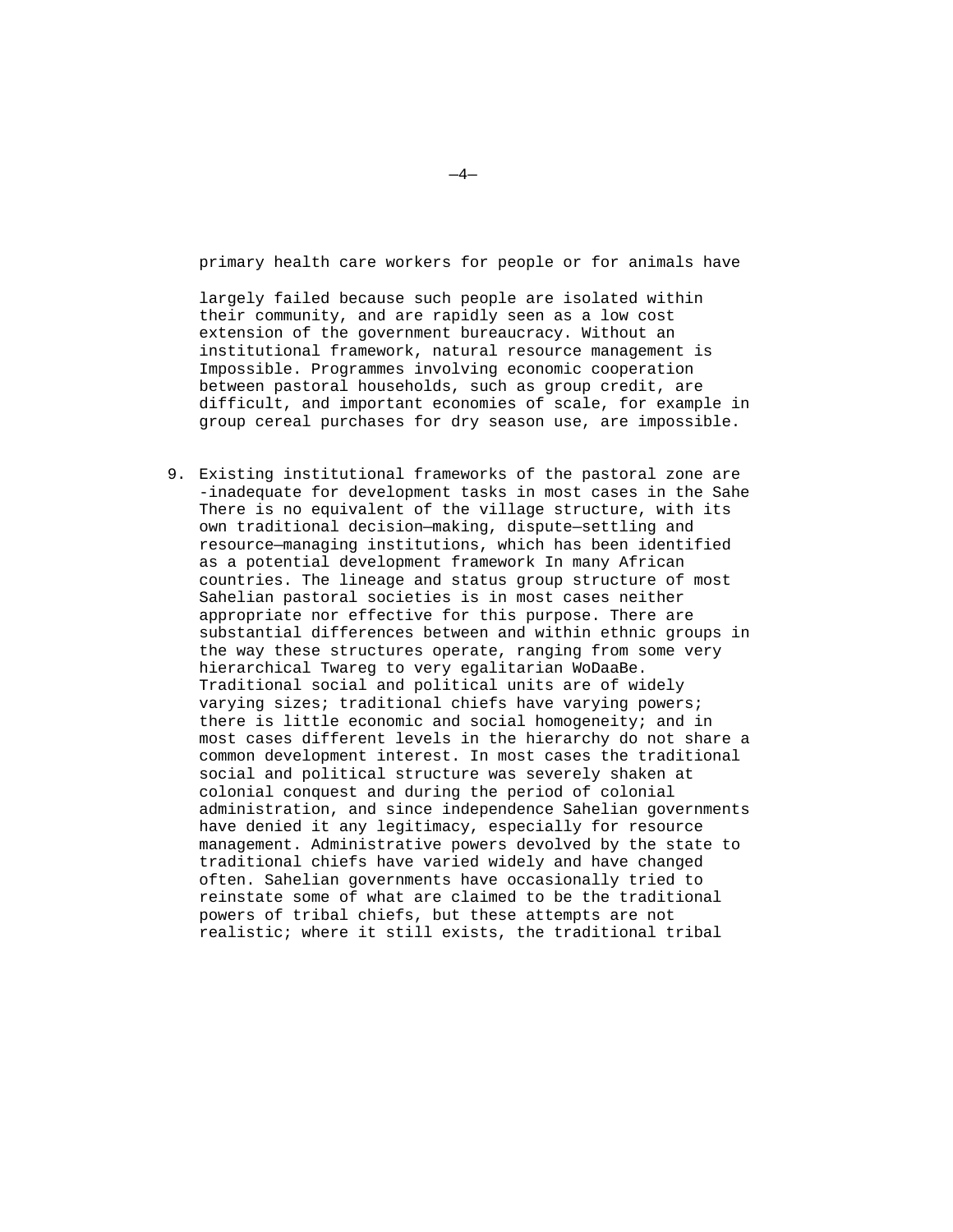structure is often now little more than a vehicle for rapid economic and political stratification.

- 10. The alternative framework for the administration of development in Sahelian pastoral areas is a "point of contact" model whereby the government dispenses services at wells, markets, or State—run service points (veterinary clinics, health dispensaries, controlled cereal sales points) on a first—come—first—served basis. This has proved unsatisfactory as a framework for development among nomadic herders. Pastoralists at such points of contact are not a stable identifiable population, but rather a highly varying group: such points tend to be frequented more by rich than by poor people, and rarely by women; herders at such points of contact are unable to act together as a group or to articulate group interests,
- 11. However the failure of development programmes to identify a traditional structure appropriate for modern development among Sahelian pastoralists does not mean that herders in the bush do not cooperate. They do cooperate for many essential tasks, especially management of herds, water and pasture, some cooperative labour enterprises, and some marketing. Informal cooperative units of this sort are well adapted to the pastoral environment because of their small size and flexibility. It seems likely that such functional units, built up and reinforced, could provide the nucleus of an institutional framework able to perform the development tasks listed above.

—5—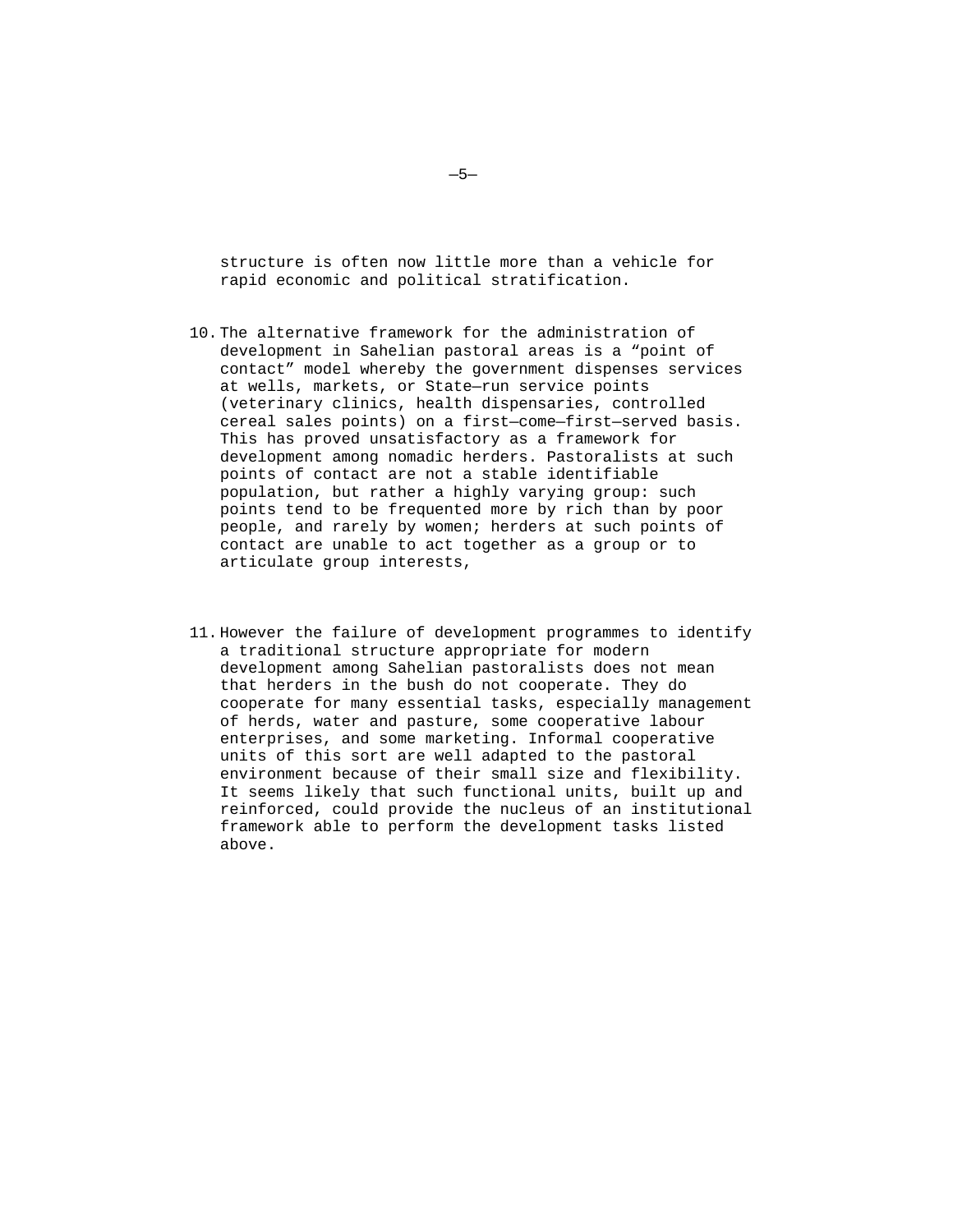#### The Niger Range and Livestock project herder's associations

12. It was with this idea that the Niger Range and Livestock (NRL) project, implemented by the Ministry of Rural Development, and funded by the Niger government and IJSAID, approached the problem of pastoral development in central Niger between 1979 and 1983. The project objectives were to conduct research and pilot interventions and, on the basis of the findings, to design a major livestock development project. The project area, about  $81,500$  km<sup>2</sup> of Sahelian grassland, is situated between the 100 and 350 mm isohyets in central Niger (figure 1). Its main inhabitants are Tware and WoDaaBe nomadic herders; pastoral FulBe and Tamasheq speaking agropastoralists are a second major group; sedentary Hawsa farmers cultivate especially in the extreme south of the zone; and there is a small Arabic—speaking herding population in the north—west. Project air surveys, administrative census and ground surveys suggest a dry season population of around 219,000 people, including 111,000 Twareg and Arab herders, 43,000 WoDaafle/Fulme herders, 63,000 Twareg agropastoralists, and an unknown number of Hawsa farmers. An estimated 130,000 people in the zone are pure pastoralists, practising no agriculture. Project air surveys and livestock service records estimate the area to contain between 289,000 and 377,000 cattle, between 780,000 and 1.1 million sheep and goats, and between 70,000 and 156,000 camels depending on the season.

13. The first two years of the project were mainly devoted to

-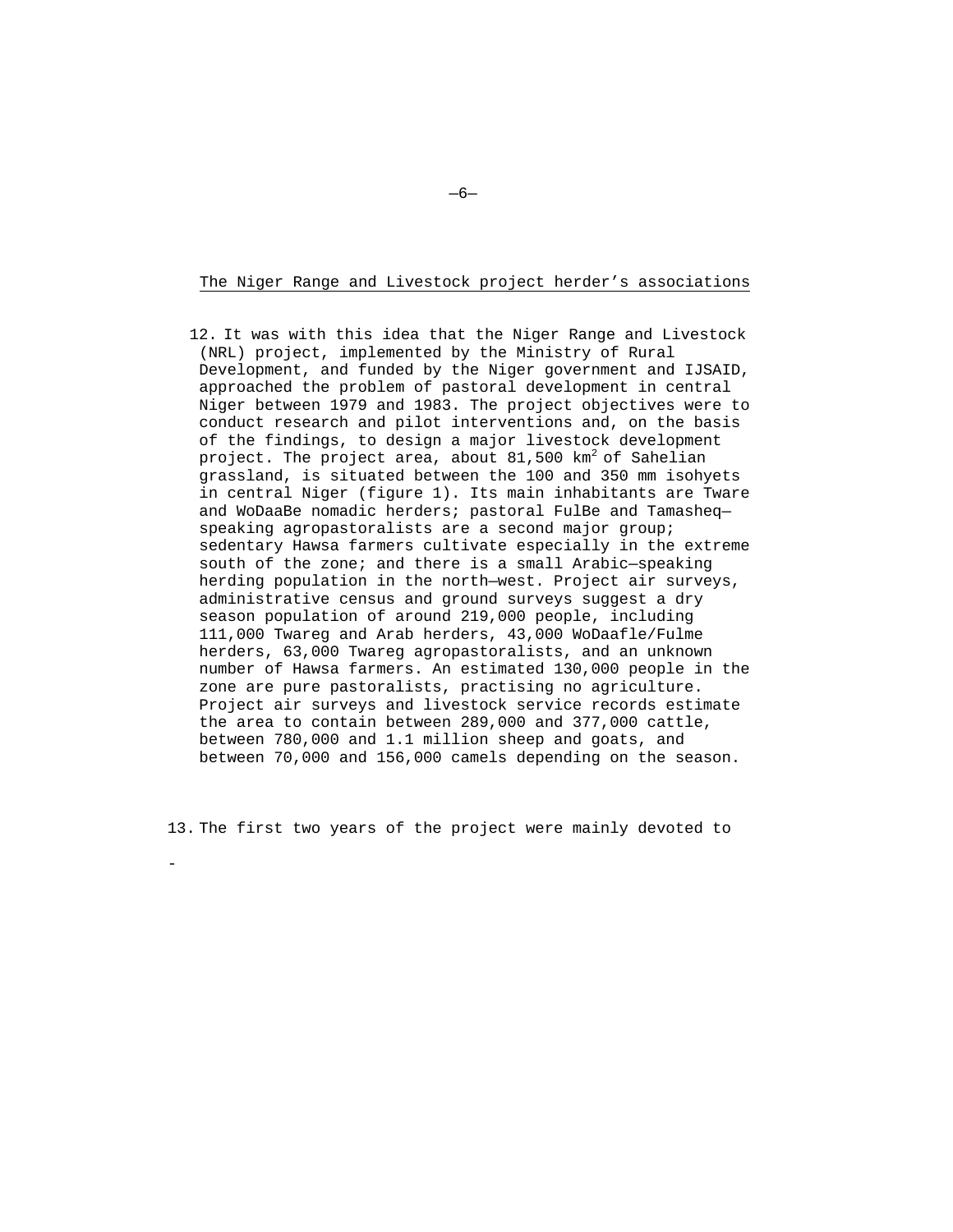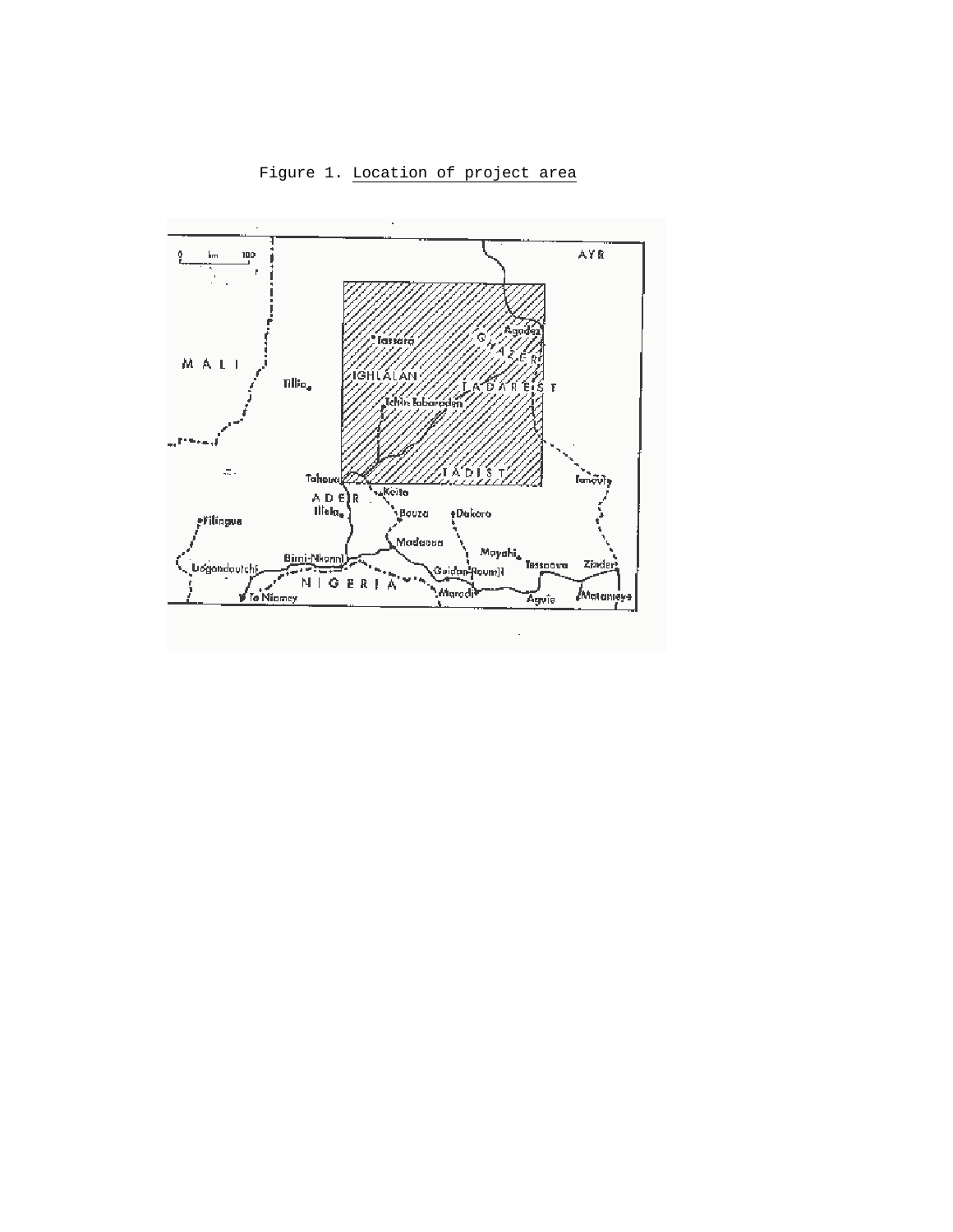possible to build on these initial programmes, encouraging both herders and the project team to acquire experience of cooperation which would make the more controversial programmes that might eventually be recommended (such as range management) more feasible. Such an approach also gave time to the range management team on the project to develop feasible proposals for raising the productivity of rangelands.

14. To accomplish these goals, the NRL project team fixed on small scale herders' associations as the major development -Institution. By the end of the project at the end of 198 10 such associations, including both Twareg and WoDaaBe herders around Abalak in the Tahoua Department, were functioning well, and the development of the association programme was the major thrust of the five year follow—up project. The following paragraphs describe the main association programmes.

## Constitution of associations and office holders

15. An association is made up of between 15 and 30 families, that is about 100—200 persons. A group of less than 15 families might contain only members of one extended family, while a group of over 30 families would be too large, given the dispersal and mobility of Niger pastoralists, for common decision—making all year. The solution was an association which corresponds to cohesive traditional social units, situated somewhere between, on one hand, the extended fami,.i and the camp, and on the other, the migratory group and lineage segment. These are the units which do in fact cooperate in the daily activities and decisions of pastoral life. In the choice of members, there are thus two main criteria: kinship relations and geographic proximity. The members of an association are usually kin, who normally have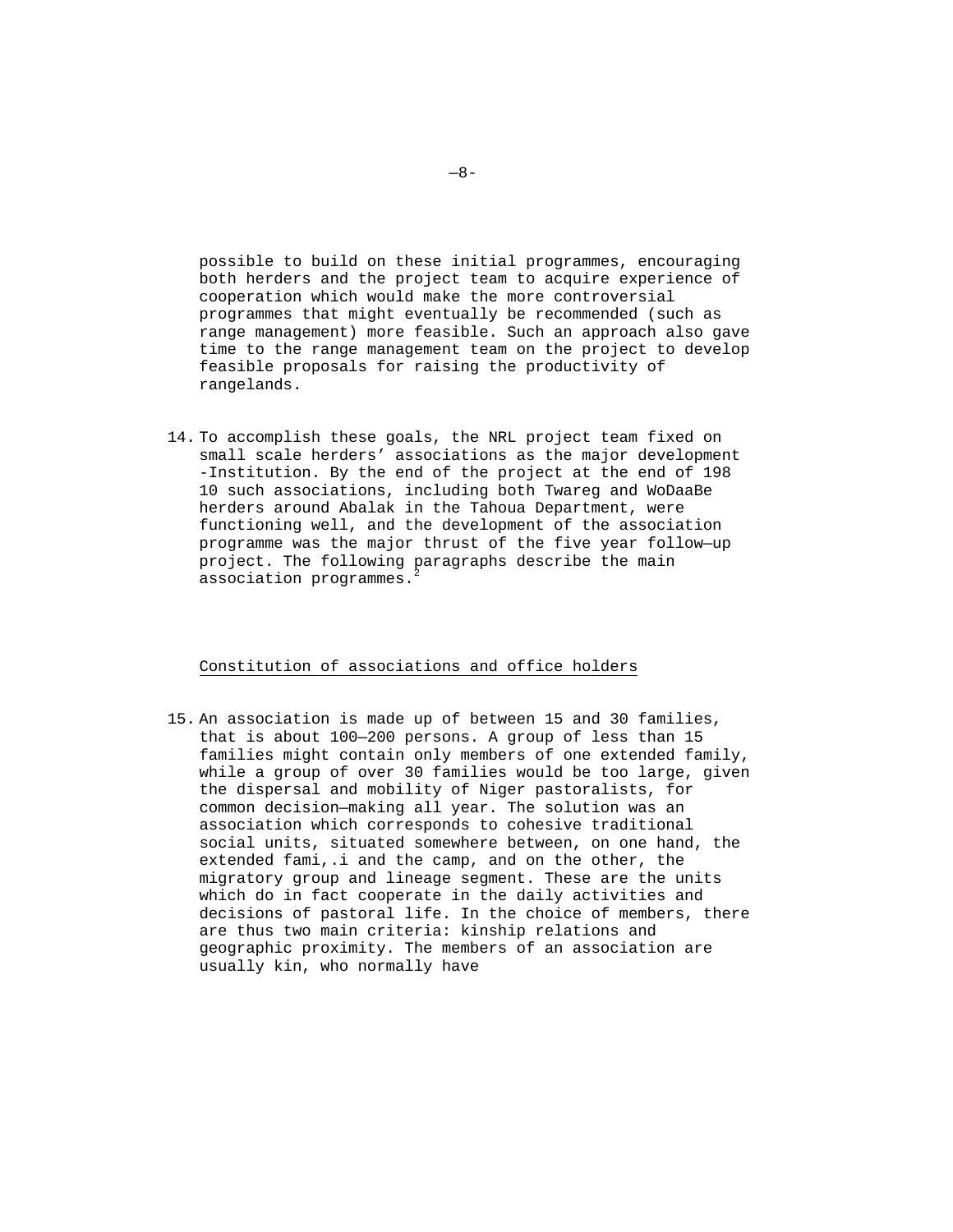close pastoral and economic relationships, and who live together in the same dry season area, such as a valley or around the same well, and use the area's natural resources in common.

- 16. The members of an association are individual nuclear families or household production units. Membership is voluntary and is open to any family with the unanimous consent of the group's members. A member can leave the association at any time, after returning any goods, money or animals borrowed.
- 17. The members of each association elect office—holders. The term of office is two years, and no person can hold a post for more than three consecutive terms. Office—holders receive no salary for their association activities. The principle behind association offices is one of power sharing. The idea is to fight against monopolisation of the life of the association by an individual or by a single family.
- 18. These are the main positions in an association:

a) the president. He supervises the functioning of the association, ensuring that it conforms to the internal regulations. He speaks for the members of the association, and is an intermediary between the association and the local administrative and technical authorities. The president does not handle any money, but he controls the activities of the section heads.

b) section heads. They are managers of the association credit programme, who organise the activities of their sections, handle money and take decisions, under the general supervision of the president.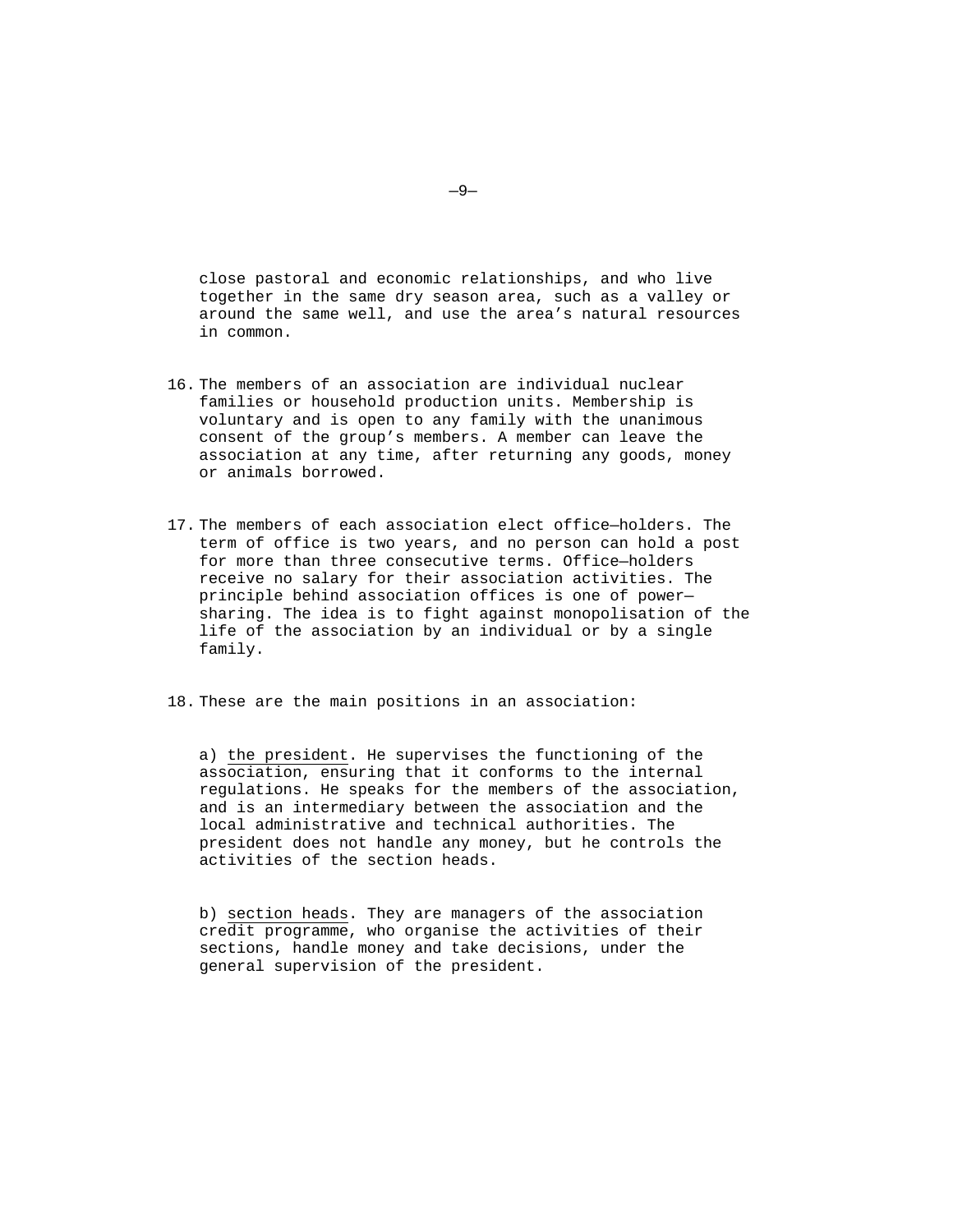c) technical advisors. They are trained by the relevant government service and by the NRL project, in fields such as human health, animal production and health, literacy, pasture mangement, well contruction, maintenance and management, and crafts. They provide members of the association with information, technical skills and commodities such as human and veterinary medicines . They are also intermediaries between herders and government services, increasing the flow of information and feedback in both directions.

#### Association credit programmes

- 19. NRP project research (Swift ed. 1984: 225—530; White 1984), and the herders themselves, identified lack of animal and other capital as a serious constraint to the development of pastoral production in the project area. A credit programme targeted at particular identified needs seemed the appropriate response, and the association structure provided the framework within which it was possible to plan a group credit scheme for nomadic herders. There was no other source of credit for the great majority of poor herders, although the need for additional animal capital is shown by the increasing number of production units which are "share—herding" animals entrusted by non—pastoral owners on very disadvantageous terms for the herders. In the longer run, the credit programme is seen as the first step towards the development of a set of new financial institutions in the pastoral zone which will mobilise rural and other savings, and pastoral zone financial flows generally, more effectively for pastoral development than at present.
- 20. From the beginning of its life, an association is allocated a revolving credit fund to encourage productive activities and to increase its own capacity for sustained economic growth. The activities to be financed are those identified by the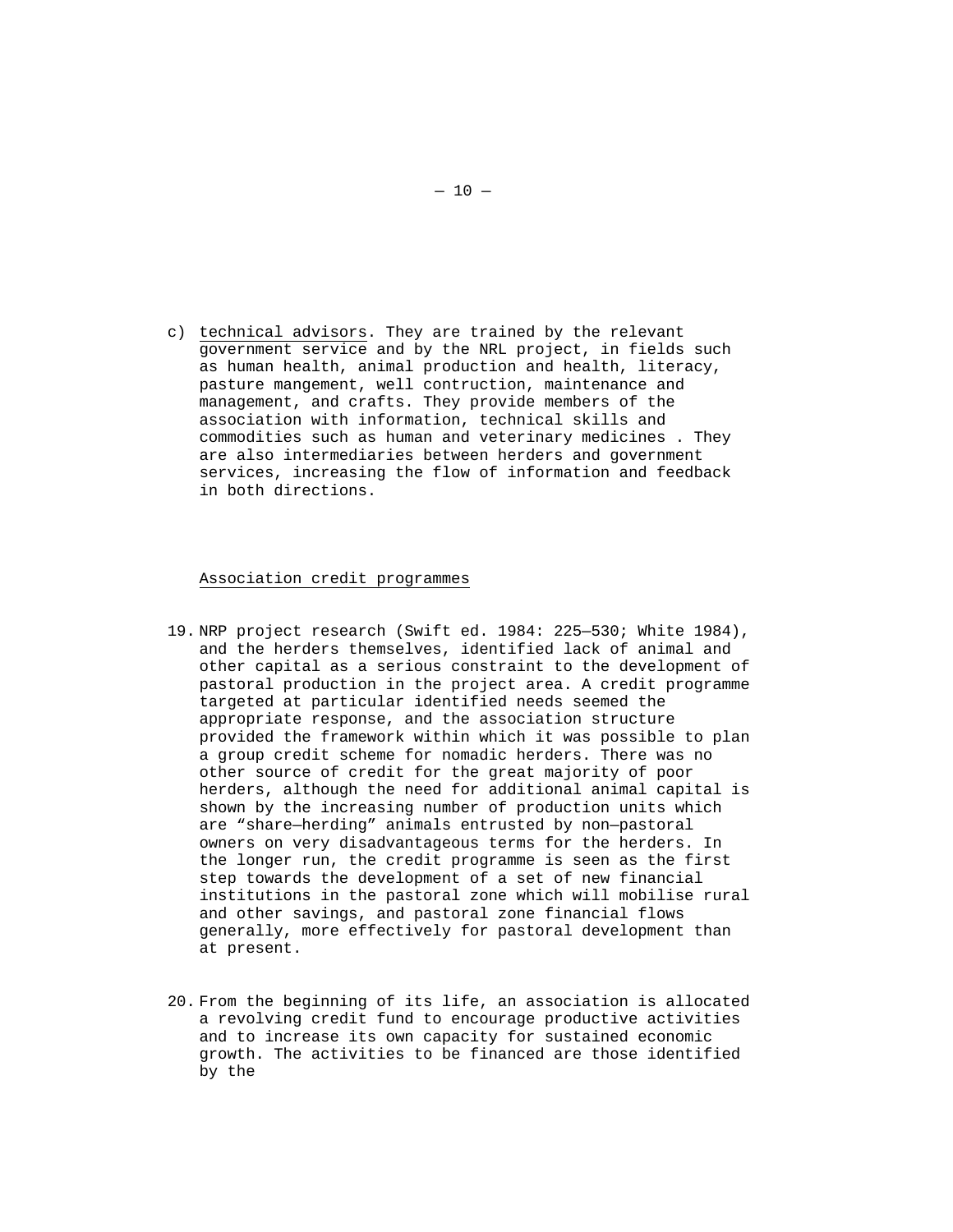herders and by the project as having priority in resolving constraints on pastoral production. The credit programme is also intended to built up herders' confidence in the willingness and ability of the project to perform as an effective partner for development, and provides experience for association memberm in group decision—making about new activities, record keeping and accounting.

- 21. The revolving fund of each association is about 6,000 Us dollars, for an association of about 20 families. This fund is divided into several small sums, or sections, according to the activities the members of the association decide to undertake. No section can use more than 50 percent of the revolving fund. In this way, the sums involved are quantities the herders are used to handling. The revolving fund is a loan, not a grant. ft ham to be paid back after 4—6 years, with interest calculated at a rate designed to cover administrative and financial charges. Income for repayment comes from profit from the activities of each section and from the membership dues.<sup>3</sup>
- 22. Each association ham a range of activities it may undertake with its revolving funds. Herders themselves vote at their association's general meeting held every two years, on what activities among those approved by the project should be undertaken and what proportion of the revolving fund each activity should receive, subject to the 50 percent limit. The activities chosen and the proportion of the revolving fund allocated to each vary from association to association, depending on how members prioritise their problems. The most important activities the first ten associations decided to undertake were as follows:

(a) Cow—calf herd

23. Many herding families do not have herds large enough to meet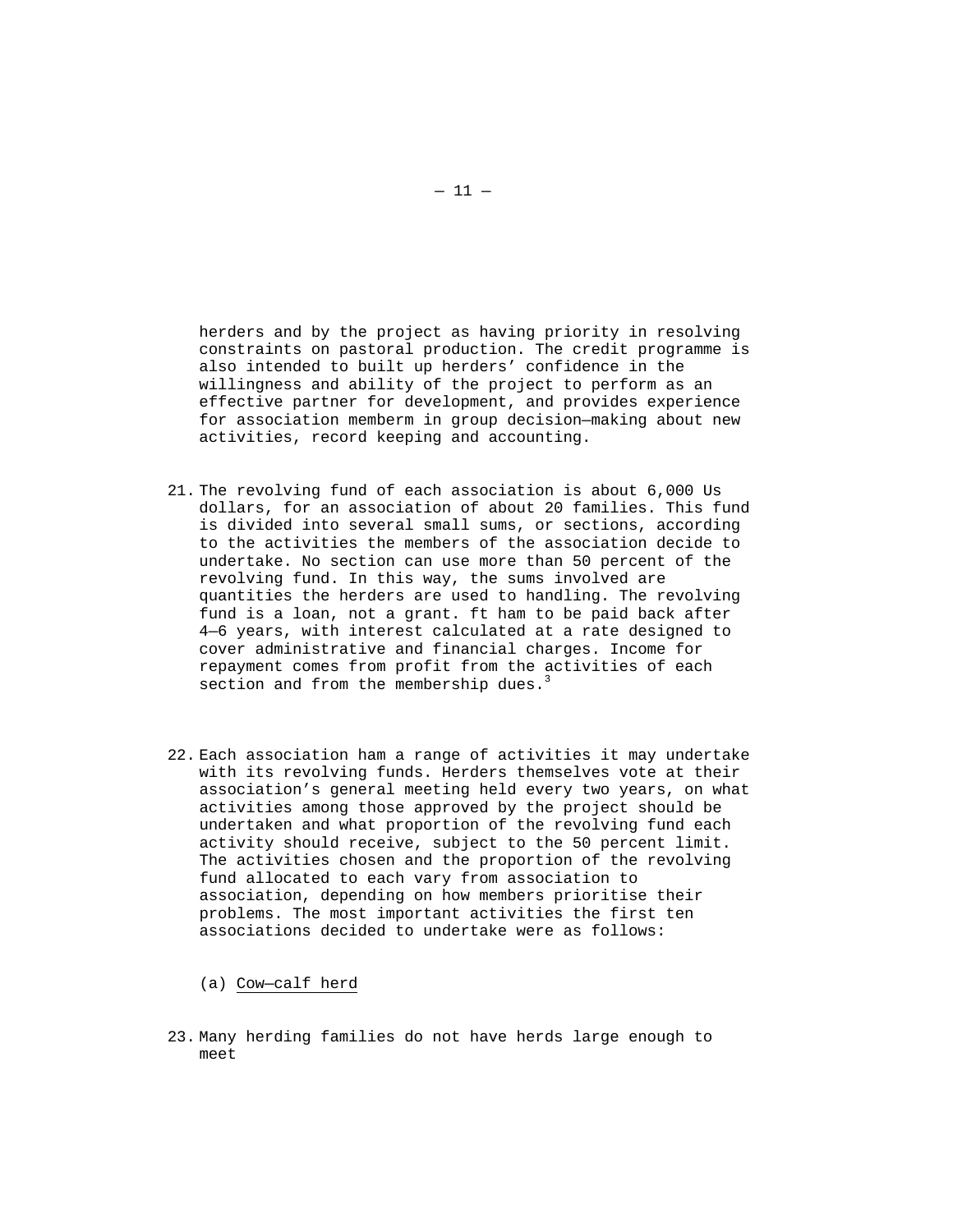their subsistence needs. Death and sales of animals in the drought of the early 197Dm started this process; since then many herders have not been able to restore their herds to pre—drought levels. Poor families have been forced into alternatives outside the pastoral system (migrant labour, for example), or within the pastoral system ("share herding" of animals which belong to non—herders, such as merchants, farmers or civil servants). The herders' association cow—calf or reproductive female scheme is intended to provide association members with a minimum of working capital by building up herds in herder ownership to a reasonable subsistence level. It also increases milk available for household consumption, and provides the association with a cash return when the females are mold.

- 24. Rebuilding a minimum herd for member families of the associations is expected to reduce the need for migrant labour by herders to Nigeria and the West African coast. This migration takes place in the dry season and adds to the severity of the dry season labour constraint. By reducing migrant labour in this season, the herd reconstitution programme run by associations will make more labour available in the herding economy at the time when it is a critically scarce resource. Another goal is to raise the general level of herd productivity to that of herder owned and managed herds from the lower level of productivity in herds where the presence of a significant number of entrusted animals often means that the herder cannot or is not encouraged to manage his herd in the traditional labour—intensive way.
- 25. To carry out the programme of him section, the section head buys female animals (cows, camels, sheep or goats, according to the association) at market. Theme animals belong to the association, and are loaned to the poorest members according to the principle of traditional loans: the offspring belongs to the borrower. After the female has given birth twice, the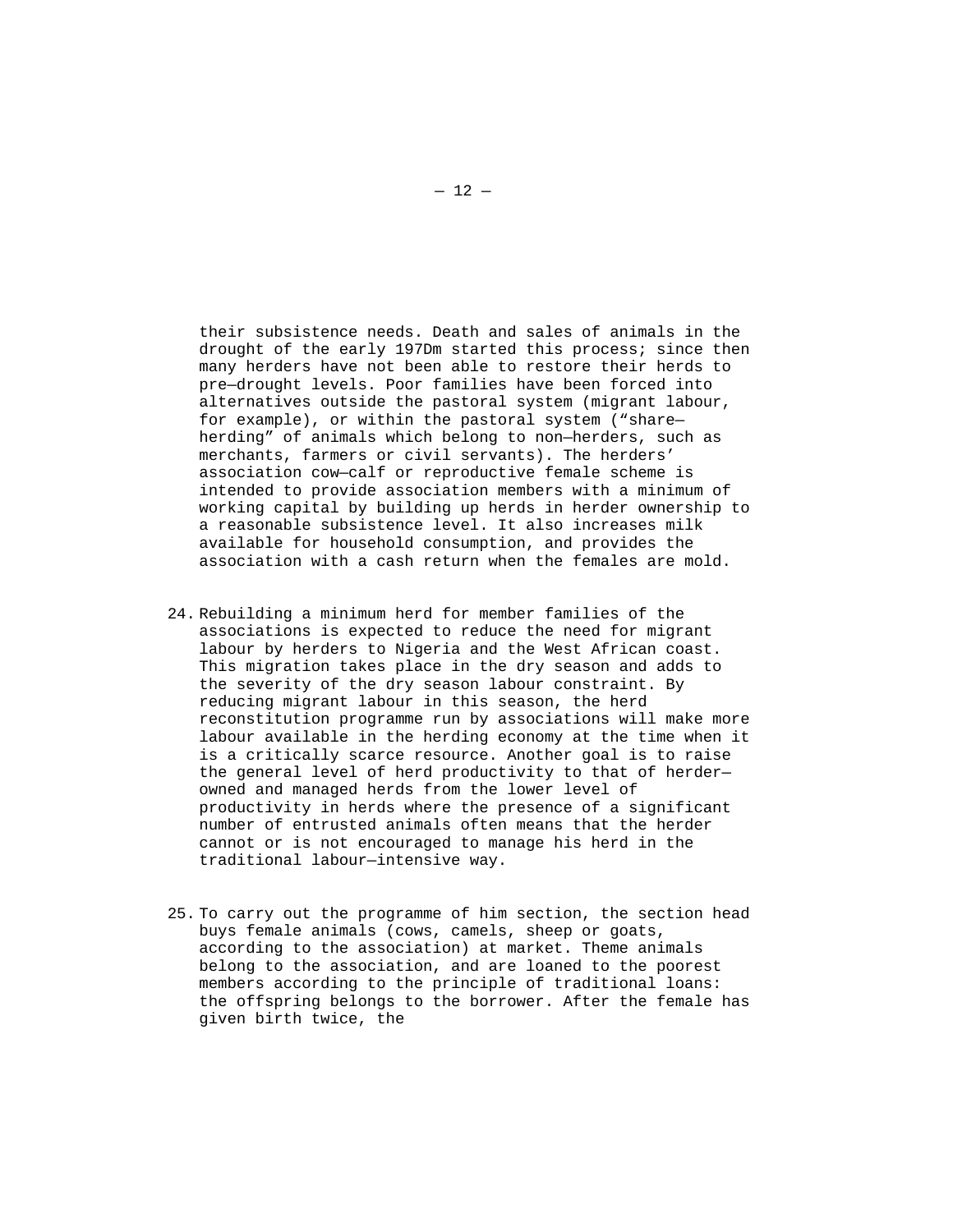animal is loaned to another member or sold,

- (b) Growing—out herd
- 26. Poor households are now obliged to sell very young animals at low prices and at bad times of year in order to buy cereals and other essential goods; most animals are sold at one or two years of age, well before the optimal age for sale (Swift ed. 1984: 298—405; White 1984). In this situation, the herders carry the full risk-of mortality during the first year (25—35 percent for cattle), but cannot take advantage of the rapidly increasing value of their animals in the following three or four years, when mortality risk is much lower, probably around 5 percent, and labour and other costs of herding are low.
- 27. The objective of the growing—out programme is to ensure a more equitable distribution of the value added in pastoral zone rangelands by allowing the herders who have carried the full risk of the first year to capture a larger share of the value of the growth of their animals over the following three or four years. The growing out programme will also contribute to a rationalised policy of national stratification of livestock production: male cattle complete the rapid growth of their first few years in the pastoral zone, which is best suited to this, since growing out is impossible in the agricultural zone and the government ranches have limited capacity. The programme will also contribute to a better overall balance between animals and pasture in the pastoral zone, since most grown out animals are sold at the end of the pasture—surplus rainy season, allowing considerable destocking each year before the pasture—deficit hot season. The programme will not increase the total number of animals in the pastoral zone, because animals are either bought directly from association members or at local markets, and are thus transfers of ownership to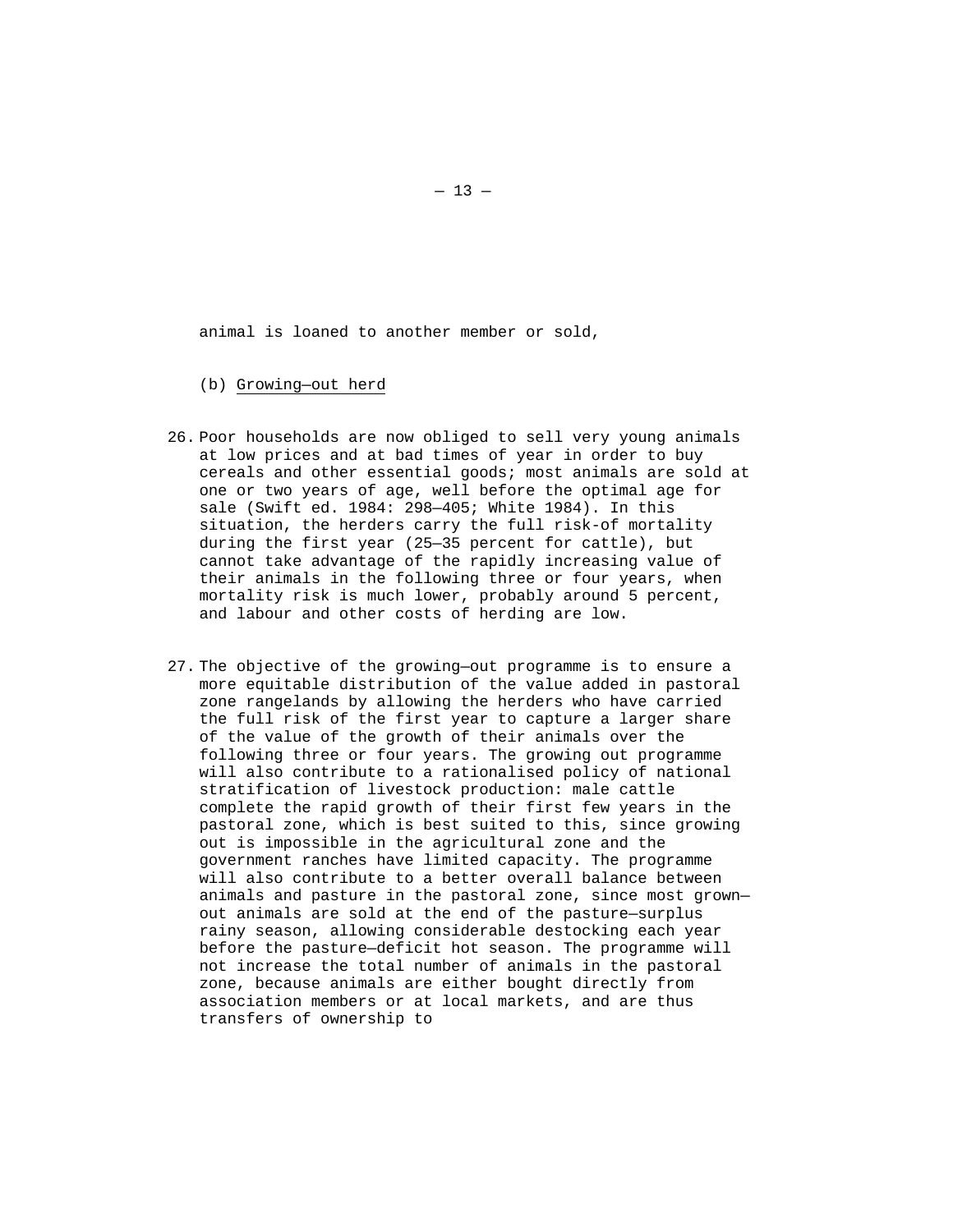herders from the non—herders who would otherwise buy them an investment.

- 28. To carry out this programme, the section head responsible for growing—out buys young male animals, which belong to the association, but are distributed for herding among the members. The animals are kept for periods ranging from a few months to one or two years. When they are sold, the money is used to repay the revolving fund and a part is also distributed between the members.
	- (c) Short—term credit
- 29. One major problem in pastoral production is the vulnerability of herders to market price fluctuations for livestock. Herders sometimes take an animal to a distant market or to a series of markets, but are offered low prices because few traders are there that week. The herder may nevertheless have to sell in order to buy cereals or other essential goods.
- 30. The short—term credit programme provides small loans to association members. This gives the herder the chance of delaying sale for up to about a month in the expectation of a better price for his animal, but to buy the cereals or animal production inputs he needs all the same. Another use of this programme is in connection with the associations' crafts programme: short—term credit enables women to buy the raw materials for artisan products such as palm fibres to make mats, or leather and ink to make leather goods.
- 31. The money allocated to this section is managed by the section head. Loans can normally be no less than 5,000 FCFA (16—17 US dollars) and no more than 15,000 FCFA (45 dollars). Loans are repaid within a period decided by all the members of the association (between three and five weeks): rapidly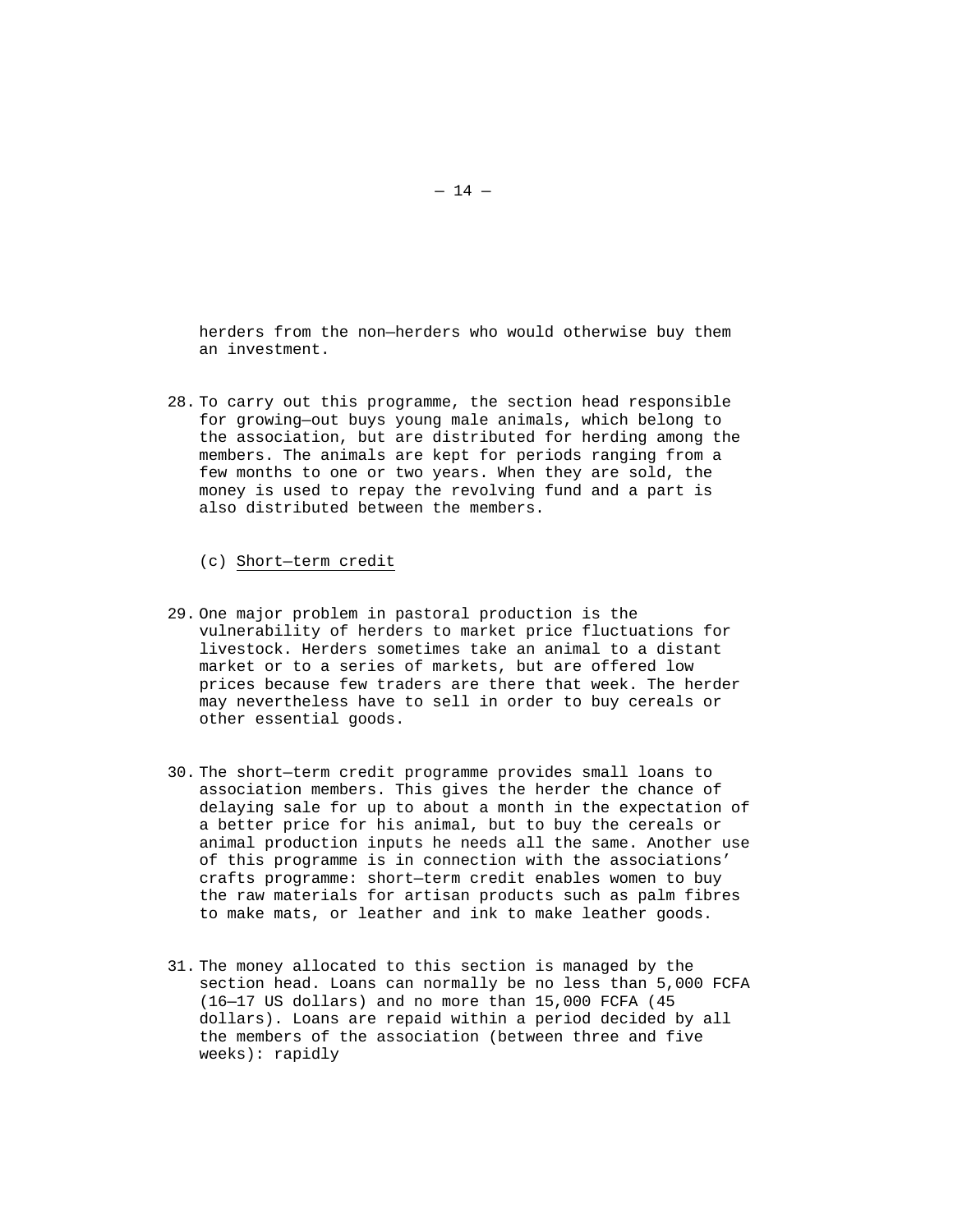increasing interest rates are charged on loans over this period. The rapid turnover of short—term credit funds and the calculation of interest payments provides excellent training in book—keeping for association members.

- (d) Cereal fund
- 32. Although herders meet part of their food needs by drinking milk from their herds, for most of the year they have to buy food from outside the pastoral economy, and during the dry season all herding families eat mainly millet. Poor herders especially depend on millet, since they have fewer animals and less milk. Terms of trade move against herders in the dry season, since cereals prices are high then and animal prices are low,
- 33. The cereal fund is a seasonal loan which enables the association to buy cereals in bulk when prices are low, store them under members' control and sell them to members when they are most needed. It enables herders to plan animal sales and sell when prices are best; to avoid wasting scarce dry season time buying small quantities of cereals, which means frequent trips to markets during the bad season, when the herds most need labour; to have the security that dry season cereal supplies are assured; and to pay less for cereals. -
- 34. Cereal funds have to be repaid in full each year, together with a surcharge on each sack-of cereals, which goes towards the progressive constitution of the association's own cereal fund, Subsequent years' cereal credit allocations, which are reduced each year by the cumulative amount the association itself has saved, depend on the timely reimbursement of the previous year's Wan and on the association's record in constituting its own cereal fund, thus introducing an important element of financial discipline and a mobilisation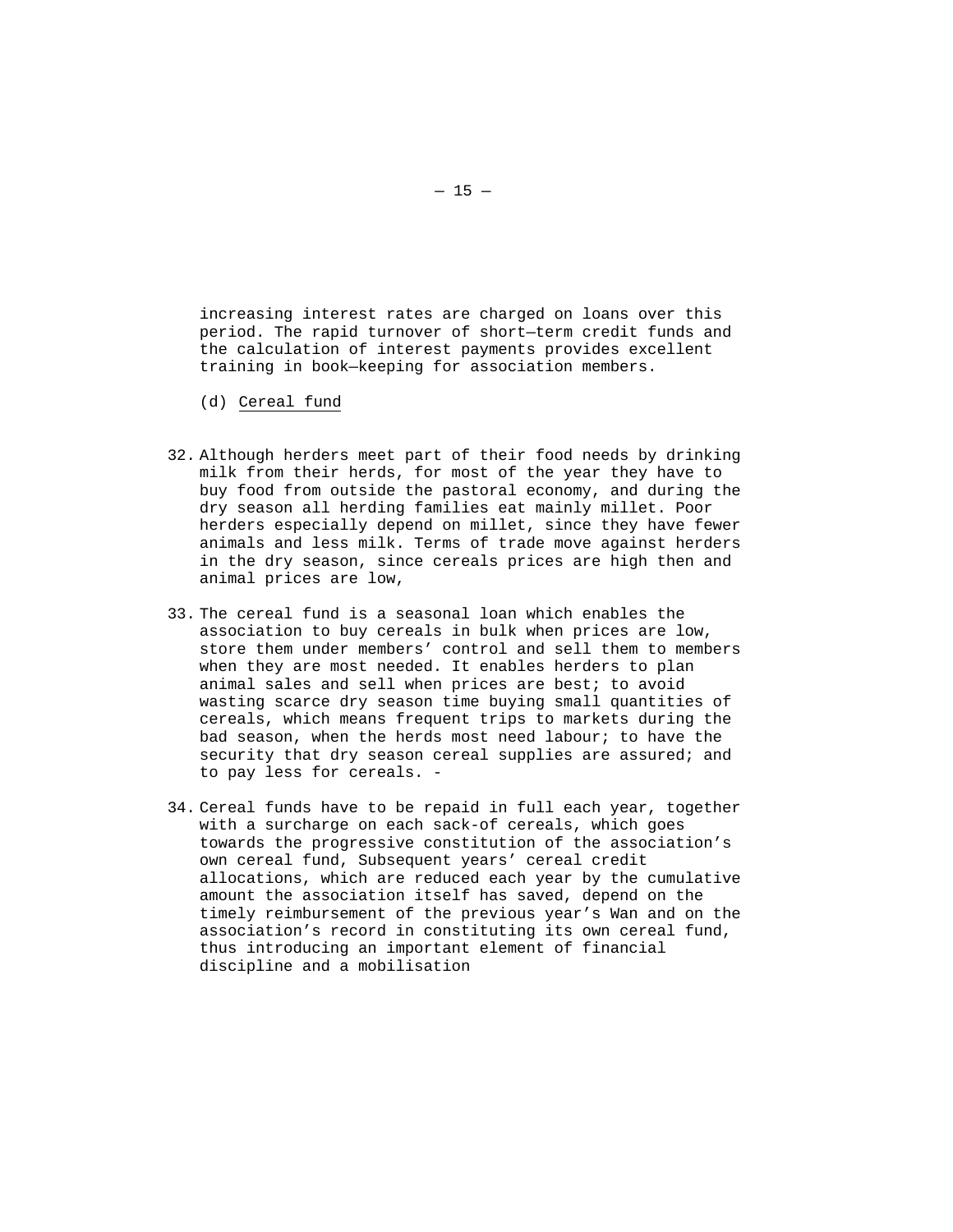of herders' own financial resources.

Association service programmes

- 35. Within each association, a member is chosen by the association itself as a veterinary auxiliary or technical adviser for animal health. The choice is based on availability, willingness and a knowledge of animal disease. During his first training session, the auxiliary learns to recognise and treat some of the commonest animal health problems. He is provided with a small stock of basic medicines, and is encouraged to have regular contact with the Livestock Service agent at the nearest Veterinary post. Within his own association, the auxiliary is a teacher and extension worker, helping to make others aware of treatments for particular diseases. During the annual vaccination campaign, he encourages other herders to take their animals to be vaccinated. He is not paid for his work, but receives a small mark—up on some of the drugs sold, although others are given free.
- 36. The NRL project and the Livestock Service trained 20 herders (13 Twareg and 7 WoDaaBe) as veterinary auxiliaries in a week—long session. Evaluation of their work after their return to their camps showed that they were treating many animals, in descending order of frequency, for sores, diarrhea, external and internal parasites, conjunctivitis and buccal lesions; the great majority of herders whose animals were treated by the auxiliaries had never previously sought animal health care, indicating the important extension of animal health care made possible by the veterinary auxiliaries.
- 37. In each association, one member is also chosen as the auxiliary or technical adviser for human health. During a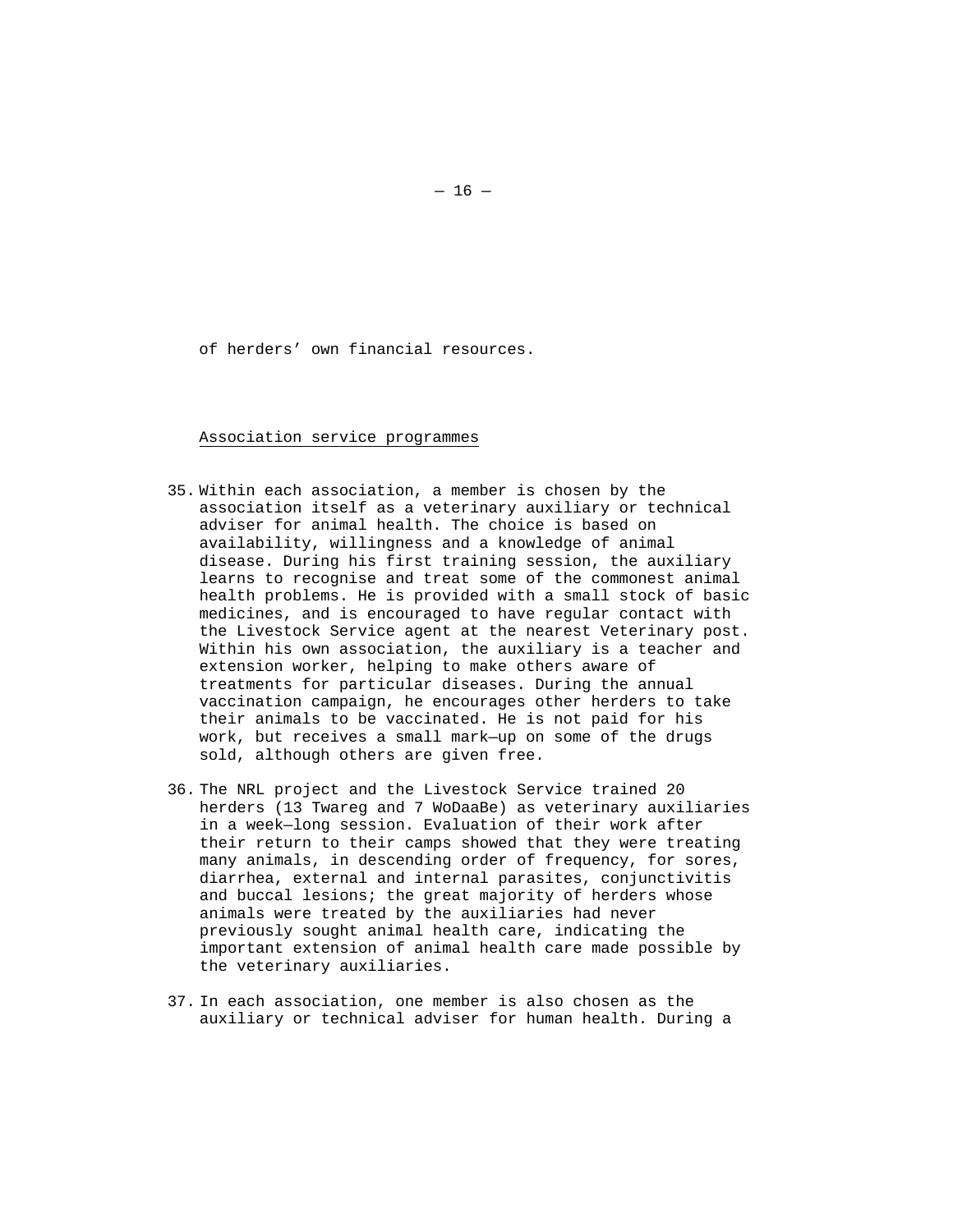week's training session, he learns to treat, or refer to the clinic, the most common diseases, with priority given to diseases that endanger children's lives, affect adult's capacity to work or are considered important by the people themselves: these include in particular malaria, fever, diarrhea, pulmonary diseases, vitamin A deficiency, conjunctivitis, rheumatic ailments, and gonorrhea. For this the auxiliary is supplied with a small number of basic medicines, and is taught to record his consultations in a notebook. The auxiliary also helps with health extension, for example in vaccination campaigns. The auxiliary is not paid for his work.

38. The NRL project and the Health Service trained 9 health auxiliaries (6 Twareg and 3 WoDaaBe). The curriculum covered principles of nutrition and hygiene, disease transmission, recognition and treatment of common complaints, drug dosages, and the identification-of tuberculosis, measles, whooping cough and meningitis for referral to the nearest clinic.

### Problems

- 39. Although the herder association programme is too recent a creation for a realistic evaluation, it is clear not only that it has been a successful first step towards organising Sahelian herders for development, but also that a large number of questions and problems remain.
- 40. One important set of questions concern the relationship of the new herder associations to the traditional political structures. Although, as discussed above, traditional chiefs retain few of their original powers, and the lineage and status systems are not an appropriate organising framework for development purposes, the traditional structures remain in theory in place and even, in the absence of any more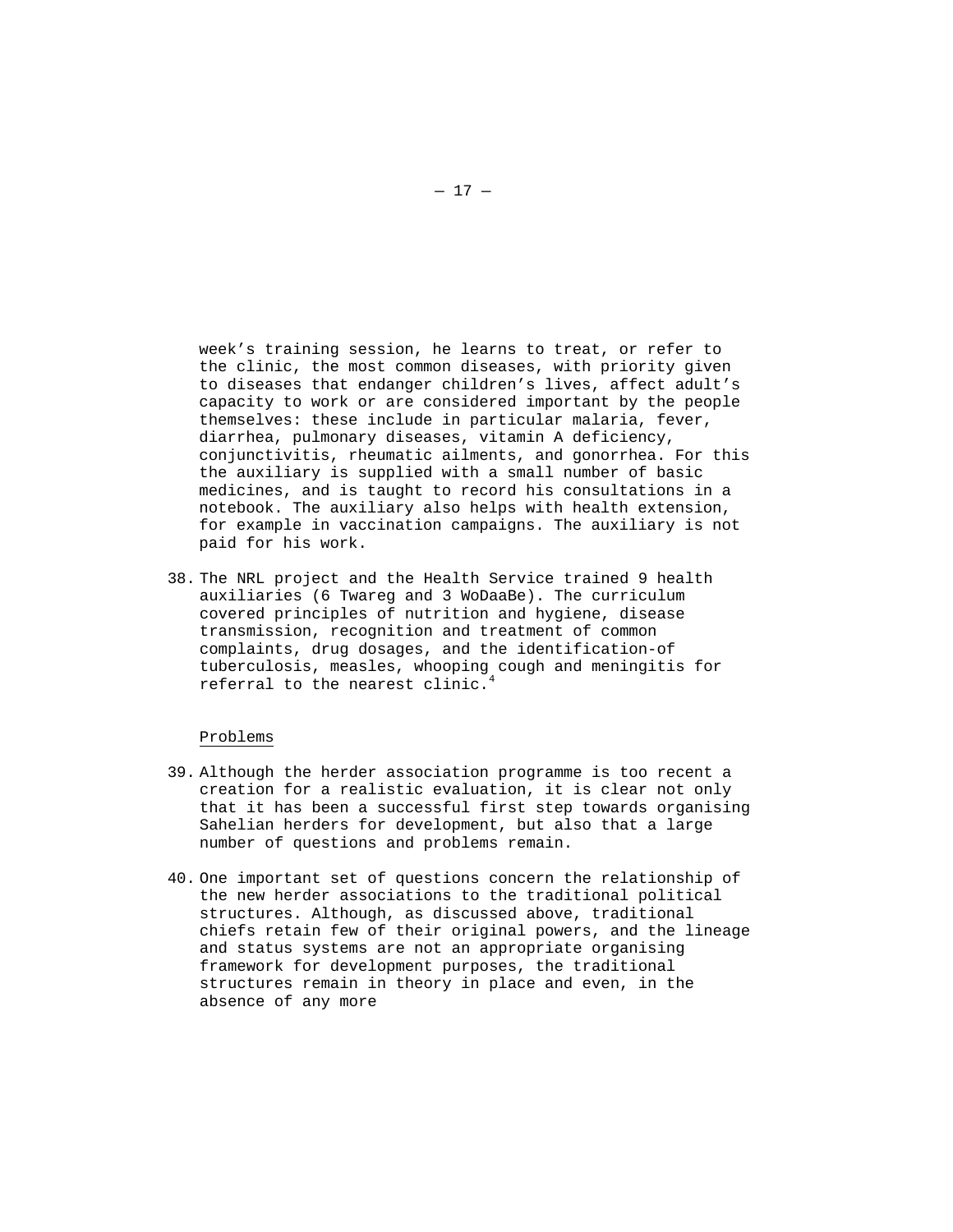appropriate channel, are used by the government to communicate with herders in the bush. Niger government plans, especially the Development Society policy through which the countryside is intended to be organised in a participatory manner, are intended to provide a framework more appropriate for modern rural development; however, under the pressure of domestic and international events, recent changes have tended to strengthen once again the power of traditional chiefs, who are not equipped to handle such responsibilities. It is likely that the success of a cooperative pastoral development strategy of the sort the government has decided upon, with herders' associations as a first building block, will pose a threat to the aspirations of some traditional chiefs, and that as a result they will resist such a programme. This will be especially true if the programme attempts to implement the government's commitment to self—managed development from the ground up. There is a danger that the pastoral cooperative structure could be captured by the traditional chiefs, particularly among the Twareg; the proposed higher cooperative level of the Pastoral Community, grouping several herder associations, is the most likely arena for this, since the associations are deliberately designed to be too small for this to happen easily at their level.

41. The associations are an attempt to create a new, relatively uniform, development—oriented organisational framework in a heterogeneous pastoral society. They have to strike a balance between the imposition of a single pastoral zone structure, designed to overcome obvious problems of traditional social and economic stratification and institutional capture, and provide real participatory power to poor herders, while avoiding forcing a Utopian model on traditional societies which have often evolved intelligent but widely differing ways of doing things in a difficult and risky environment. Traditional organisation, and production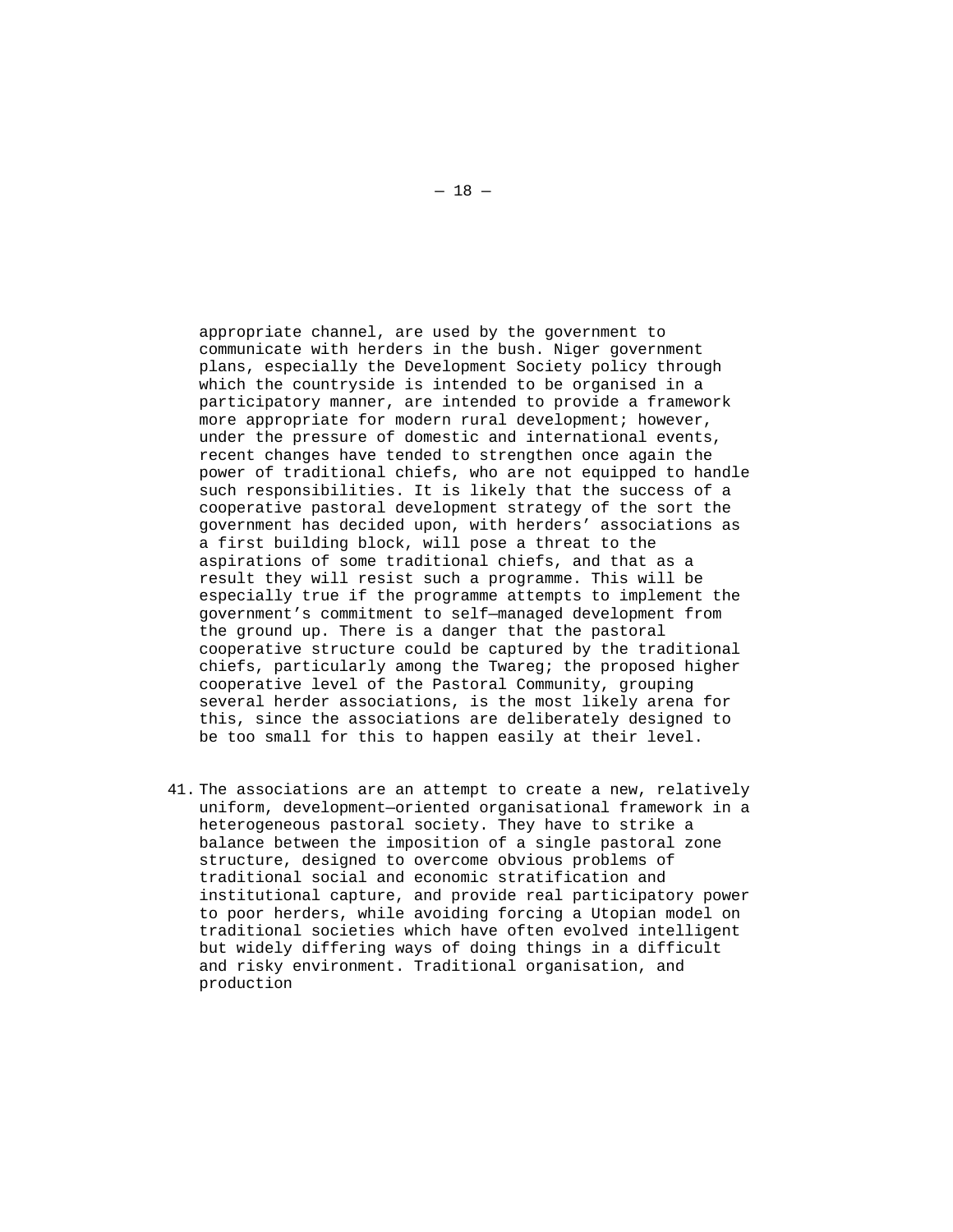systems in which kindship plays an important economic role, are a component of this, and will remain an important reference point for herders within the associations; however a commitment to nation—building across ethnic lines means that the herder association programme cannot proceed on narrowly ethnic lines and that solutions must transcend ethnic particularities.

- 42. A similar type of problem arises with extreme status group differences and with regard to women. Twareg society in central Niger has an important ex—slave component and the
- 43. Women's activities are subject to similar problems. The NRL programme planned that women's activities, especially health matters connected with childbirth and infant care, should have an important place in early programmes. However, in most Twareg associations and groups where this was discussed, first Twareg associations contain many ex—slave households. Where associations are made up mainly of such households, no problem arises, but where an association contains a mixture of Twareg and ex—slave households it will be some time before all households participate eq $^4$ ially in association decisions, work and benefits. The government, through the association programme, has the difficult task of keeping up pressure towards an equal participation by ex—slave households, without jeopardising overall association programmes. It will be relatively easy for associations to find a status quo in this respect not very different from the relationship between free Twareg and ex—slaves outside the associations; or even, since poverty of Twareg households is one of the main motives for ex—slave households to sever connections with them, for the association programme, by improving the welfare of Twareg households, to slow down the existing evolution in Twareg society. A similar problem of full participation exists in the case of households headed by women, which are not uncommon in pastoral society.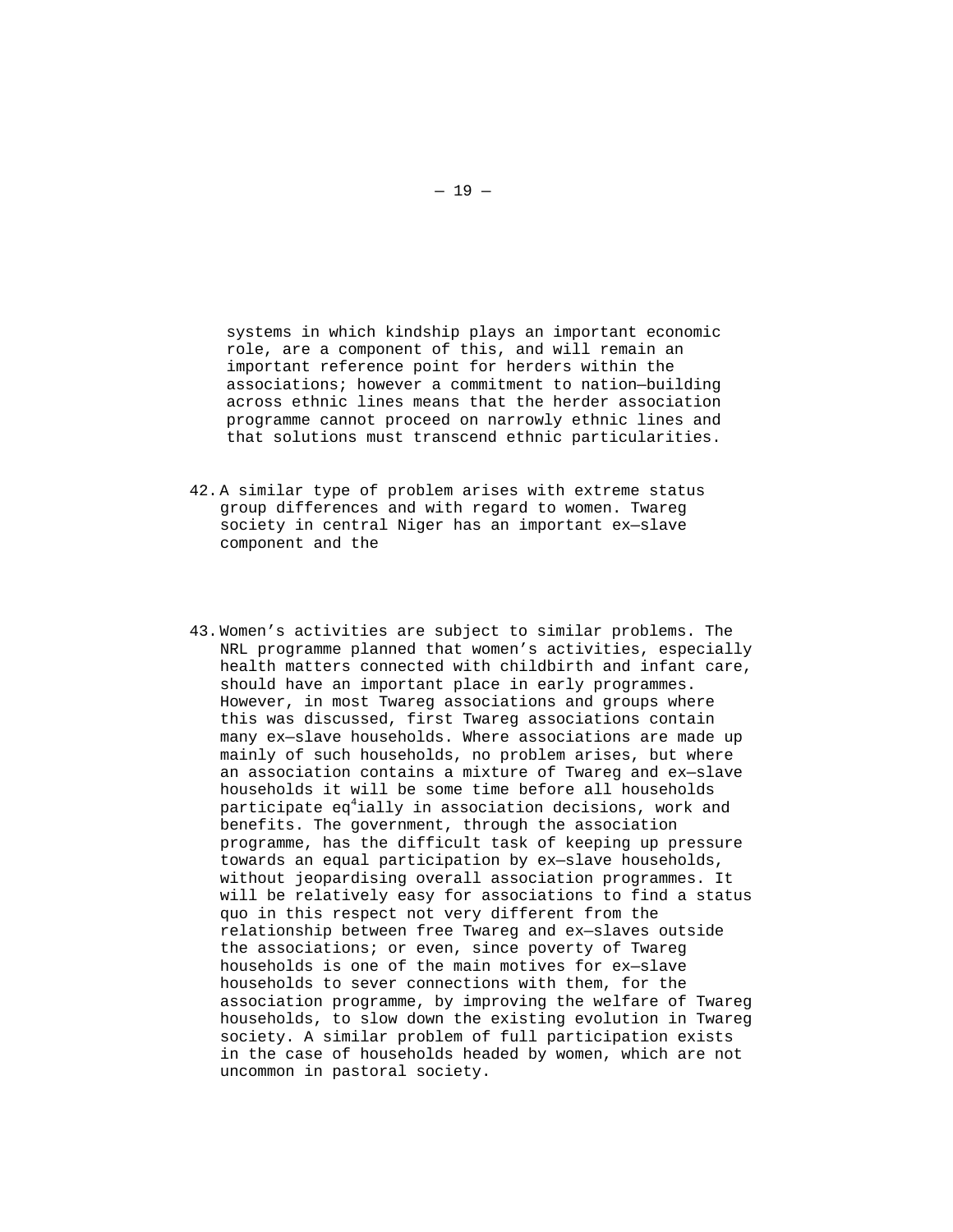great hostility was shown by the men, and, following their line, by the womep also. Although what was proposed seemed innocuous enough — bringing in a trained Twareg woman to show all the adult women in an association some elementary mother and child health techniques — the men in some associations said they would rather have no association at all than accept such a programme. However, this reaction was not universal, and most WoDaaBe and a few Twareg groups were interested in the idea. In the event, there was no time under NRL to experiment with such a programme, and it may be that the demonstration effect, once a few associations had tried it, -would change attitudes in the others, However, the lack of women with secondary or higher education  $-$  or even primary education In the WoDaaBe case  $$ will make it hard to find people to staff such programmes.

- 44. A problem of a different sort will arise when the herder association programme ham extended to a large proportion of the herders in a particular area. The formation of the first associations is relatively easy, since functioning units of small groups of households will be readily available to be made into associations. Later, when a majority of houêeholds in the area are already in associations, it will become harder to identify and form associations out of the remaining households, which are likely to be poorer, more isolated and less easily organised precisely because they are more marginal and exist in the interstices of the main structural framework of kinship, geographic and pastoral relations in pastoral society. Although tt~e NUL programme successfully targeted most of its first round of associations to poorer households, there is likely to be a persistent problem of very poor and marginal households, which will only be brought within the programme by a very sustained government commitment to this action.
- 45. The relationship between existing government services and the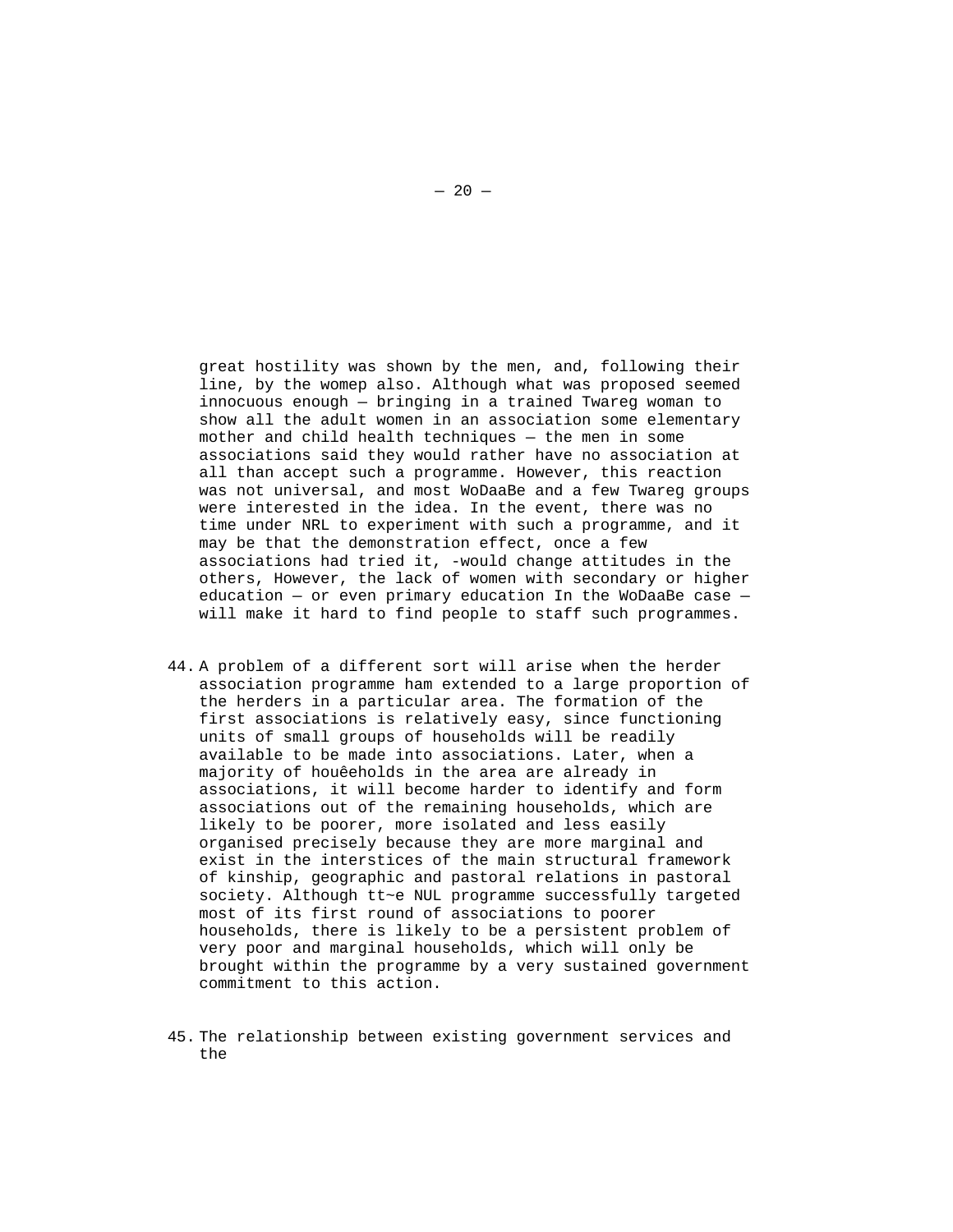herder association programme is made easier by the national policy commitment to participatory, self—managed and self reliant development, and this should facilitate the necessary rethinking of the role of many of the technical services.<sup>5</sup> Experience in the human and animal health auxiliary schemes in the 10 pilot associations suggests that there needs to be a clearer understanding, both by individual herders and by the technical services, of the role auxiliaries can play. Government services with inadequate budgets are understandably tempted to see auxiliaries as voluntary extension agents for government programmes, and to try to use them accordingly, or alternately to dismiss the auxiliaries either as incompetent or as competitors; herders on the other hand sometimes see auxiliaries as simple dispensers of free drugs from the government; the auxiliaries themselves, keen to practise t1~eir new skills but with a limited amount of time to spare from their own herding tasks, may find themselves uncertain about their own role and have second thoughts about spending a lot of unpaid-time; alternatively they may come to see their auxiliary work as the first step towards a job in the most junior grade of the civil service. The herder association programme deliberately sought to multiply honorary posts within each association so that each office holder feels that he or she Is one of several people doing jobs for the common good, but a change of perception is also needed on the part of civil servants as to the limitations but also the real potential of the auxiliaries.

46. The pilot associations were, for reasons outlined above, created as small functional units, but the proliferation of such associations will quite soon make necessary the creation of a higher level structure which to some degree coordinates the activities of individual associations and undertakes some negotation with government services on their behalf. The NRL programme envisages the creation of Pastoral Communities of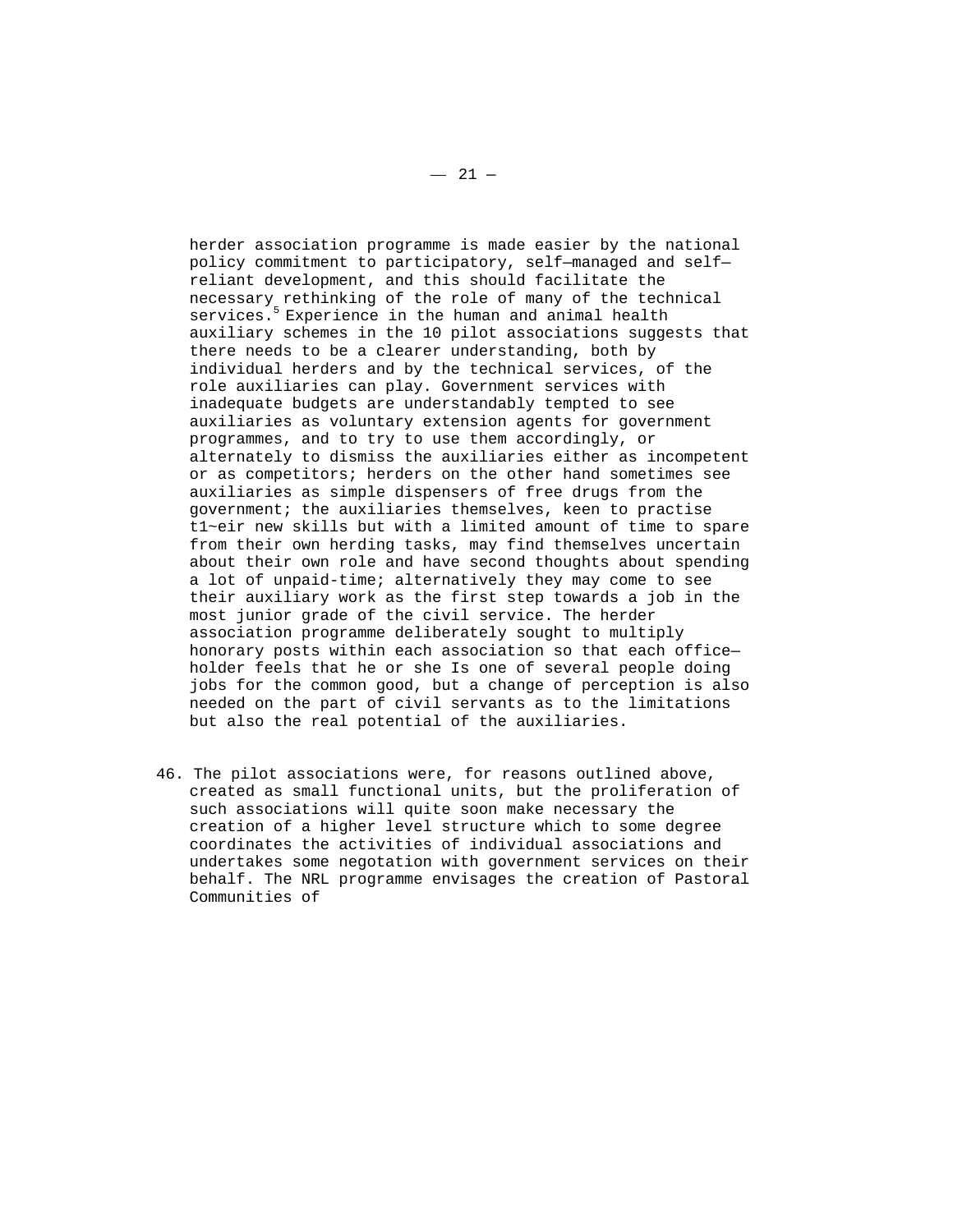about 10 herder associations as the next level in the structure, although none have so far been created. Clear dangers exist at this level both of institutional capture by traditional chiefs or other powerful people in the pastoral zone, and also of duplicating the top—down bureacratic model whereby Pastoral Communities become a simple extension of the central and local government machinery. There is no experience to guide action on this, but it will be a major problem to be solved in NRL's successor project, the Integrated Livestock Project (ILP).

- 47. Many technical problems will need solutions in the next stage of the herder association programme, including especially literacy training and book-keeping, and supervision and drug supplies for auxiliaries. The credit programmes will face particular problems of risk from animal deaths, which will require an appropriate insurance scheme; faced by an unpredictable market, the cereal credit fund will need flexibility to cope with years when the normal pattern of prices is reversed and December millet prices are higher than those in June. In the longer term it will be important for the associations to develop an early warning system for potential famine years, and to have cereal security stocks against this event; the outline of such a system was developed by the NRL project and now needs implementation.
- 48. The relative success of institution—building in the NRL herder association programme also leads to a more general problem of technical innovations. The association programme will not reach its full potential if it does not introduce a technicai package to raise herding productivity, and the associations provide an ideal institutional framework for such innovations. Although improved animal health through the veterinary auxiliaries, and better herd management resulting from the herd restocking through association credit programmes, will contribute to greater technical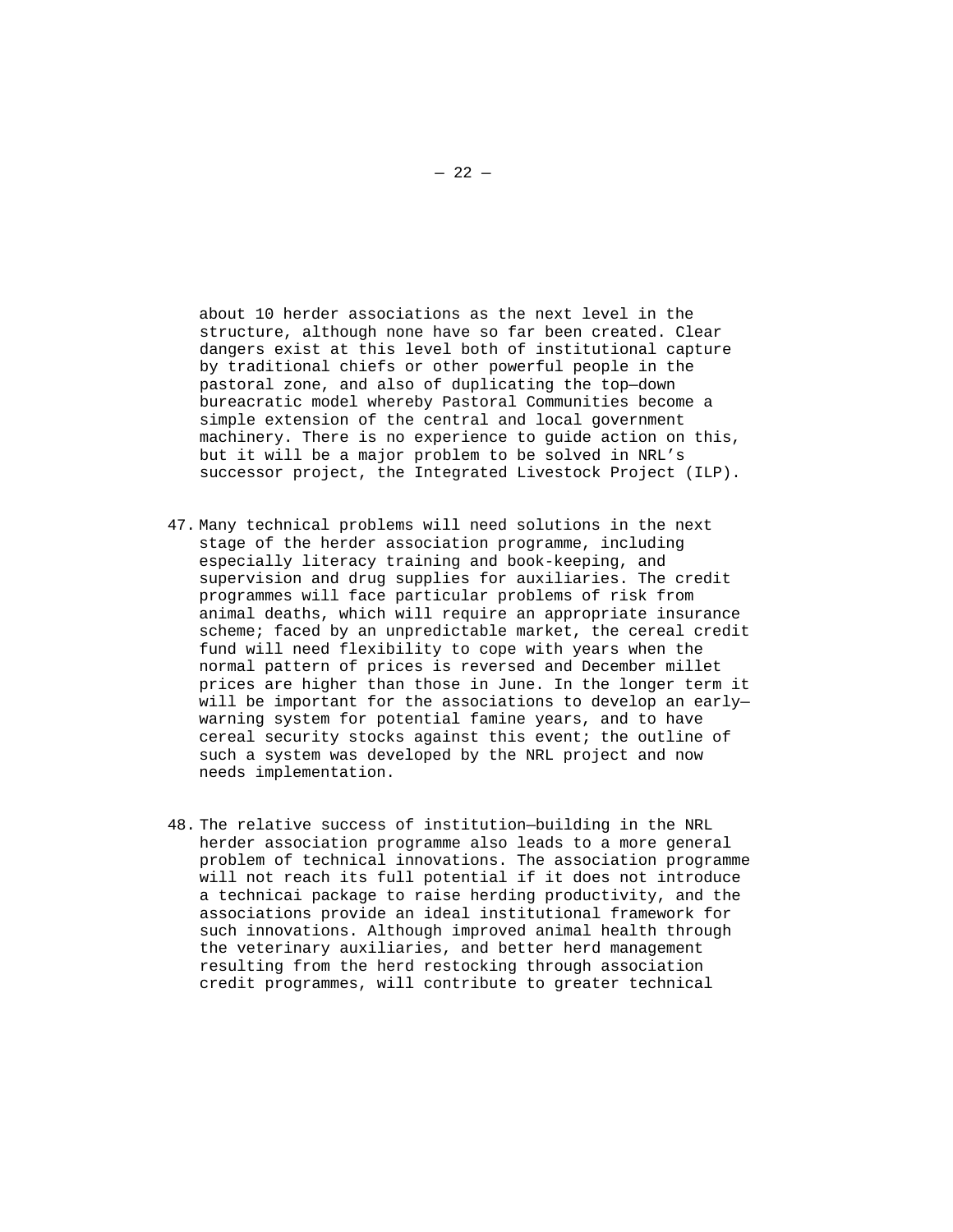productivity, there is as yet no coherent and tested technical package of innovations. NRL range research has generated interesting ideas about pasture management, some of which may be feasible without total pasture control, and some interesting animal production ideas have come out of discussions with herders (especially concerning vitamin A deficiency, and the possibility of adapting cattle reproductive cycles through earlier pregnancy detection and targeted feed supplementation). The associations are an ideal forum for detailed and specific discussions with herders about such technical Innovations, and the programmes so far have earned some credibility among herders, which will facilitate the introduction of new and more difficult ideas. The challenge now is to move rapidly towards the development and introduction of viable packages of this sort.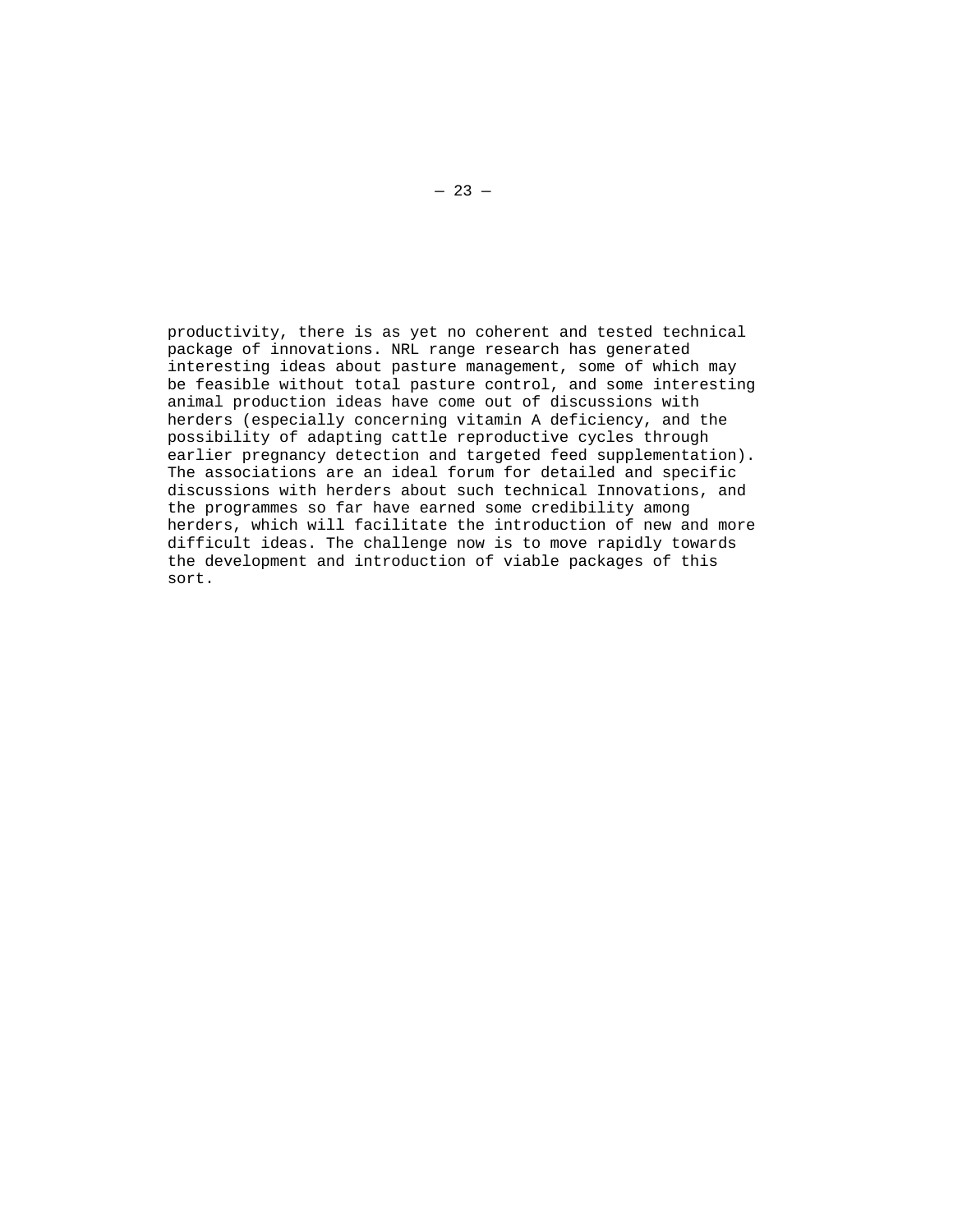## NOTES

- 1. NRL project research results are described in Swift ed. 1984, and mapped in Swift et al., 1984.
- 2. For a more detailed description of the NRL herders association programme see Swift ed. 1984, Swift and Maliki 1982; for a detailed discussion of some institutional issues arising in the creation of herders' associations in Niger see Thomson 1981.
- 3. For membership dues, the project has designed a scheme appropriate to the herders' situation. Membership dues in cash would add another burden to herders' budgets. Instead, upon joining an association, each new member must contribute one young ram to the association, and this contribution must be renewed every two years. The rams are kept in the members' own herds for one to two years, during which time they increase rapidly in value. When the fattened rams are sold, the profit goes towards the reimbursement of the revolving fund; once the revolving fund is repaid in full, the sale of membership rams helps make the association self—financing.
- 4. The NRL health auxiliary programme is described in greater detail in Loutan l982a, 1982b and in a forthcoming ODI Pastoral Network paper.
- 5. See especially the Niger Government 5 Year Plan (Minist~re du Plan 1980)